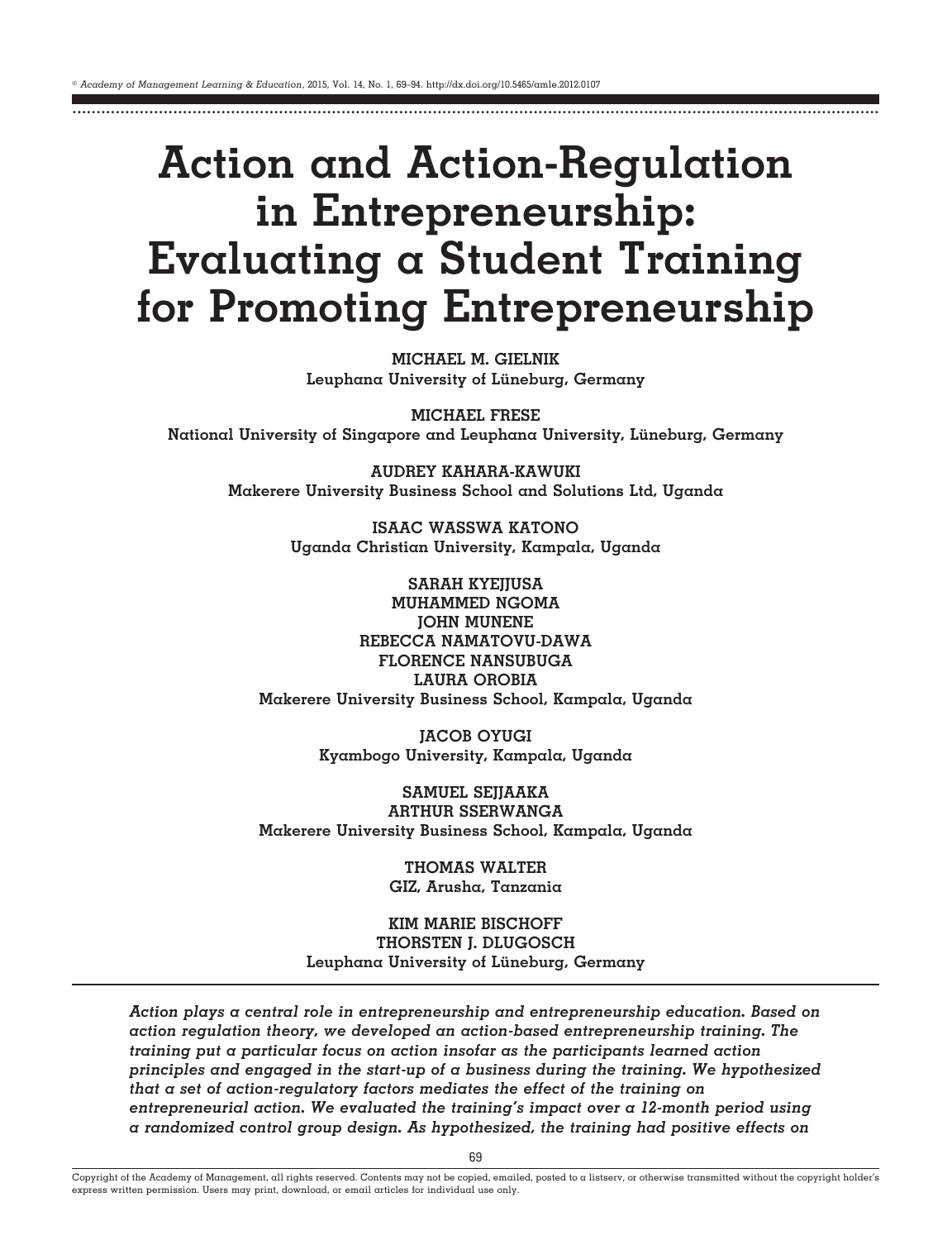*action-regulatory factors (entrepreneurial goal intentions, action planning, action knowledge, and entrepreneurial self-efficacy) and the action-regulatory factors mediated the effect of the training on entrepreneurial action. Furthermore, entrepreneurial action and business opportunity identification mediated the effect of the training on business creation. Our study shows that action-regulatory mechanisms play an important role for action-based entrepreneurship trainings and business creation.* ........................................................................................................................................................................

Entrepreneurship occurs because entrepreneurs take actions to pursue business opportunities (Bird & Schjoedt, 2009; Shane, Locke, & Collins, 2003). Scholars have consistently emphasized that action is a central construct to understand entrepreneurship (Baron, 2007a; McMullen & Shepherd, 2006). Action is important because starting a new business requires continuous actions to gather resources and to set up viable business structures (Gartner, 1985). Entrepreneurs who initiate more start-up activities and who are more active in the process of starting a new business are more likely to successfully launch one (Carter, Gartner, & Reynolds, 1996; Kessler & Frank, 2009; Lichtenstein, Dooley, & Lumpkin, 2006; Newbert, 2005). Given the central role of action in entrepreneurship, an important question discussed in the literature is about the best method to train entrepreneurial action (Edelman, Manolova, & Brush, 2008; Neck & Greene, 2011). We seek to contribute to this discussion in two ways. First, our study presents a training program that combines an action-based and a theory-based training method. Second, and this is our main focus, we present a theoretical model on the short- and long-term effects of the training to explain how the training exerts an influence on starting a new business.

Regarding the training method, scholars have noted that many entrepreneurship trainings put a strong focus on developing a business plan but lack a method that involves active engagement by the participants (Honig, 2004; Pittaway, Missing, Hudson, & Maragh, 2009). *Active engagement* means that the training emphasizes learning by action and involves performing start-up activities

that correspond to the activities performed by entrepreneurs (Edelman et al., 2008; Neck & Greene, 2011). Rasmussen and Sorheim (2006) have called such trainings action-based or action-oriented entrepreneurship trainings. Action-based entrepreneurship trainings (i.e., engaging in start-up activities and starting a business in the training) have become a popular method to train students in entrepreneurship (Asvoll & Jacobsen, 2012; Barr, Baker, & Markham, 2009; Fiet, 2001a; Gorman, Hanlon, & King, 1997; Honig, 2004; Oosterbeek, van Praag, & Ijsselstein, 2010; Pittaway et al., 2009; Rasmussen & Sorheim, 2006). Furthermore, scholars have criticized the fact that many training programs lack a solid theoretical foundation (Fiet, 2001b). A theoretical basis is important because it gives the training participants guidance in what they should do instead of only describing what other entrepreneurs have done (Fiet, 2001b). One way to include theory in trainings is to use action principles. *Action principles* are derived from theory and scientific evidence and provide knowledge about how to do something (Frese, Bausch, Schmidt, Rauch, & Kabst, 2012). Our training acknowledges the importance of both action and theory for training entrepreneurship. Our training is action-based because the participants engage in start-up activities and start a microbusiness in the training. The training is theory-based because the participants learn action principles of how to successfully start and run a business.

Regarding the theoretical model underlying the short- and long-term effects of entrepreneurship trainings, scholars have noted that there are several issues that previous research has not yet addressed in detail (Martin, McNally, & Kay, 2013). First, a recent meta-analysis has concluded that many evaluation studies have no or only an inconsistent theoretical grounding, and more studies that develop a better theoretical understanding of entrepreneurship trainings are needed (Martin et al., 2013). Second, most studies investigating the impact of entrepreneurship education and trainings focus only on short-term outcomes, such as

This paper was supported by Deutscher Akademischer Austausch Dienst (DAAD; ID 50020279 and ID 54391079). Furthermore, the work on this article was (partially) supported by grants from MOE/National University of Singapore (AcRF Tier 1 R-317-000- 084-133 and AcRF Tier 1 R-317-000-095-112). We would also like to thank the German Commission for UNESCO for supporting the project. We thank Eike Hedder, Andreas Heese, Rebecca Kernert, Marie-Luise Lackhoff, Kay Turski, Melanie von der Lahr, and Kristina Zyla for their support in collecting the data.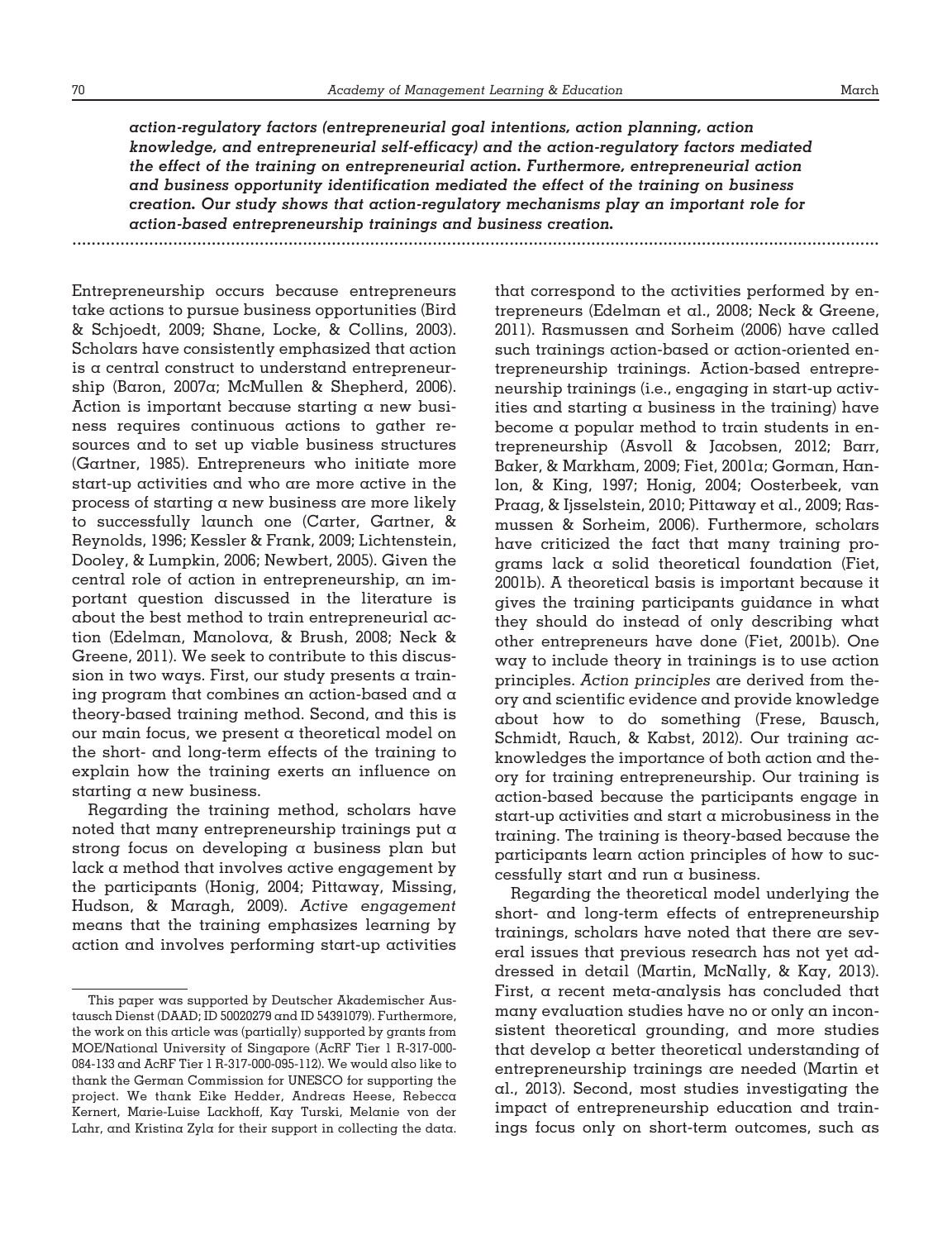knowledge, attitudes, and intentions, or only on long-term outcomes, such as start-up or survival. The studies seldom integrate short- and long-term outcomes into a general model presenting the causal flow of effects from the training over shortto long-term outcomes (e.g., Cruz, Escudero, Barahona, & Leitao, 2009; Henry, 2004; Ladzani & van Vuuren, 2002; Lee, Chang & Lim, 2005; Saks & Gaglio, 2002; Souitaris, Zerbinati, & Al-Laham, 2007; von Graevenitz, Harhoff, & Weber, 2010). Combining short- and long-term outcomes is important to develop a general theoretical framework explaining why and how trainings work. Last, the studies focusing on short-term outcomes to evaluate the impact of trainings usually argue that short-term outcomes, such as intentions, have positive effects on long-term outcomes, such as entrepreneurial behavior and success (e.g., Peterman & Kennedy, 2003; Souitaris et al., 2007). However, these effects are far from being established (Davidsson & Honig, 2003; Katz, 1990). Pittaway and Cope (2007) concluded from their review that entrepreneurship trainings have an effect on propensity and intentionality but to what extent these effects then translate into effective entrepreneurship is unclear. Therefore, a long-term evaluation is important to understand the lasting effects of trainings and their impact on entrepreneurship.

In our study, we seek to overcome some shortcomings of previous research. We develop a theoretical model based on action regulation theory (Frese, 2009; Frese & Zapf, 1994; Karoly, 1993) to investigate a set of mediators that explains why and how our action-based entrepreneurship training has a positive effect on entrepreneurial action and business creation (see Figure 1). Identifying a set of mediators that explains the underlying mechanisms has important theoretical implications. Davidsson (2007) has noted that in recent years the strongest theoretical contributions to entrepreneurship research have been made by studies investigating action-related mediators that elucidate the causal mechanisms affecting entrepreneurship. We integrate short- and long-term training outcomes to show that four actionregulatory factors (i.e., entrepreneurial goal intentions, action planning, entrepreneurial selfefficacy, and action knowledge) have a mediating function linking the action-based entrepreneurship training with entrepreneurial action. These four factors build the space of action-regulatory factors (Bandura, 1989; Frese & Zapf, 1994). We thus provide a theoretical grounding for the shortand long-term effects of the training in an integrated model. Furthermore, our 12-month longterm evaluation shows that entrepreneurial action and business opportunity identification mediate the effect of the training on business start-up. We thus show how the training translates into business creation in the long-run.

#### **THEORY AND HYPOTHESES**

### **Effects of the Action-Based Entrepreneurship Training**

Scholars have noted that entrepreneurial action is key for business creation (Baron, 2007a; McMullen & Shepherd, 2006) and that action-based entrepreneurship trainings are particularly effective in promoting entrepreneurial action (Barr et al., 2009). In line with Rasmussen and Sorheim's (2006) conceptualization, we developed an action-based entrepreneurship training that involved starting a business in the course of the training. Our didactical approach was based on an action regulation theory perspective on training (Frese & Zapf, 1994). Two important features of this approach are teaching the training content in form of action principles and active learning (learning-by-doing). Empirical evidence shows that trainings designed in accordance with this approach are effective in changing and facilitating action (Bell & Kozlowski, 2008, 2010; Burke, Sarpy, Smith-Crowe, Chan-Serafin, Salvador, & Islam, 2006; Frese, Beimel, & Schoenborn, 2003; Keith & Frese, 2008). In our case, the aim of the training was to facilitate performing entrepreneurial actions and starting a new business after the training.

The first training feature—teaching principles of action—means that students do not learn abstract theoretical knowledge but guidelines for dealing with entrepreneurial tasks. Action principles can be considered as "rules of thumb," providing knowledge that can be easily implemented. Action principles facilitate taking action to accomplish tasks because they provide specific knowledge of what to and how to do something. This knowledge is an important antecedent of taking action (Frese & Zapf, 1994). Research has shown that simple rules are more effective in changing and facilitating action because they are easier to apply (see Drexler, Fischer, & Schoar, 2011; Holcomb, Ireland, Holmes, & Hitt, 2009). It is important to note that action principles are not derived from individual experiences but from theory and scientific evidence about how to be successful in entrepreneur-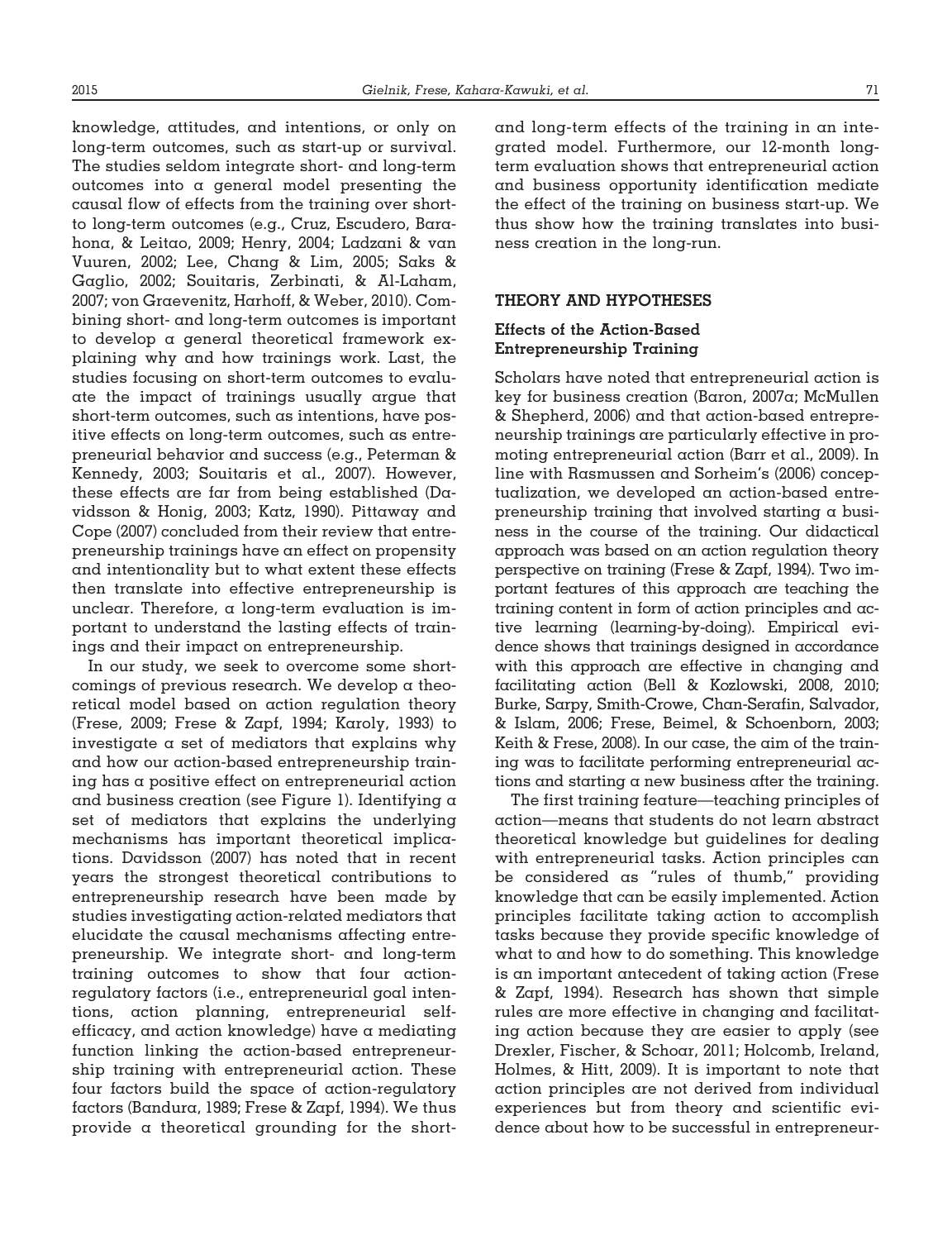ship. Action principles give students direction and show them an optimal approach toward entrepreneurial tasks without the need to learn the full theory (see also Fiet, 2001b). To develop action principles, we identified theories and scientific evidence about factors contributing to success in entrepreneurship and management (see Table 1). We then formulated theory-based action principles. For example, our module on "the psychology of planning and implementing plans" included principles derived from action theory (Frese & Zapf, 1994), such as to formulate action plans in the form of when, where, and how to perform actions to achieve a goal and use the action plan flexibly. This form has been shown to be related to successful initiation of action and performance (Gollwitzer, 1999; Mumford, Schultz, & Van Doorn, 2001).

The second training feature—active learning or learning-by-doing—means that students are not passive recipients of the training content, but perform actively the target behavior. Active learning promotes entrepreneurial action and business creation for two reasons. The first reason is that through active learning, the action principles are connected with concrete behavior. Thus, more concrete action knowledge is generated with beneficial effects for taking action (Frese & Zapf, 1994). The second reason is that through active learning, the students get real-life feedback, which helps them to better understand what the action principles mean and how to apply them. This refines and improves their action knowledge, and thus, contributes to taking action (Frese & Zapf, 1994). In our training, we requested the students form entrepreneurial teams of four to six students in which they started a microbusiness in the course of the training. The goal was to start and operate this microbusiness such that it makes profit within the training period of 12 weeks under real business conditions. The students were to go through the entire entrepreneurial process from preparing to launching and managing a business. To this end, each team received approximately \$100 US as seed capital that was to be repaid at the end of the 12 weeks. In the course of the training, the students acquired equipment and raw materials, dealt with suppliers, and entered the market to offer their product or service to customers. Examples of businesses started by the entrepreneurial teams in the training were producing fruit juices or salads, offering statistical software trainings, and producing African jewelry.

In conclusion, the features of action principles and active learning facilitate taking entrepreneurial action and eventually business creation. We therefore hypothesize:

*Hypothesis 1: The action-based entrepreneurship training has a positive effect on (a) entrepreneurial action and (b) business creation.*

# **Action-Regulatory Factors: Mediators in the Effect of the Training on Action**

We seek to develop and investigate a theoretical model that explains why and how an action-based entrepreneurship training has a positive effect on entrepreneurial action and business creation. Based on action regulation theory (Frese, 2009; Frese & Zapf, 1994), we hypothesize that the actionbased entrepreneurship training has a direct effect on a set of action-regulatory factors that mediate the effect of the training on entrepreneurial action. More specifically, we hypothesize that the training positively influences students' entrepreneurial goal intentions, action planning, entrepreneurial self-efficacy, and action knowledge. These four action-regulatory factors are short-term outcomes of the training that transmit the effect of the training on the long-term outcome of entrepreneurial action (Bandura, 1989; Frese & Zapf, 1994; Karoly, 1993). Action regulation theories (Frese, 2009; Frese & Zapf, 1994; Karoly, 1993) state that, for actions, it is necessary to have goal intentions, action plans, action knowledge, and self-efficacy. *Goal intentions* capture what people want to achieve, *action plans* are mental simulations of actions outlining how people go about achieving their goals, *action knowledge* refers to people's knowledge about the relevant actions, and *selfefficacy* refers to people's belief in their competences to perform the actions (Bandura, 1989; Frese & Zapf, 1994). Also important to note is that these four factors are rooted in people's cognitions; the four factors are not actions themselves, but they are antecedents that regulate actions.

First, we hypothesize that the action-based entrepreneurship training has a positive effect on entrepreneurial goal intentions. During the training, the students start and operate a business. Thus, the students learn to successfully set up and operate a business and that they can expect positive outcomes from starting a business. Experiencing this has positive effects on their attitudes toward entrepreneurship, which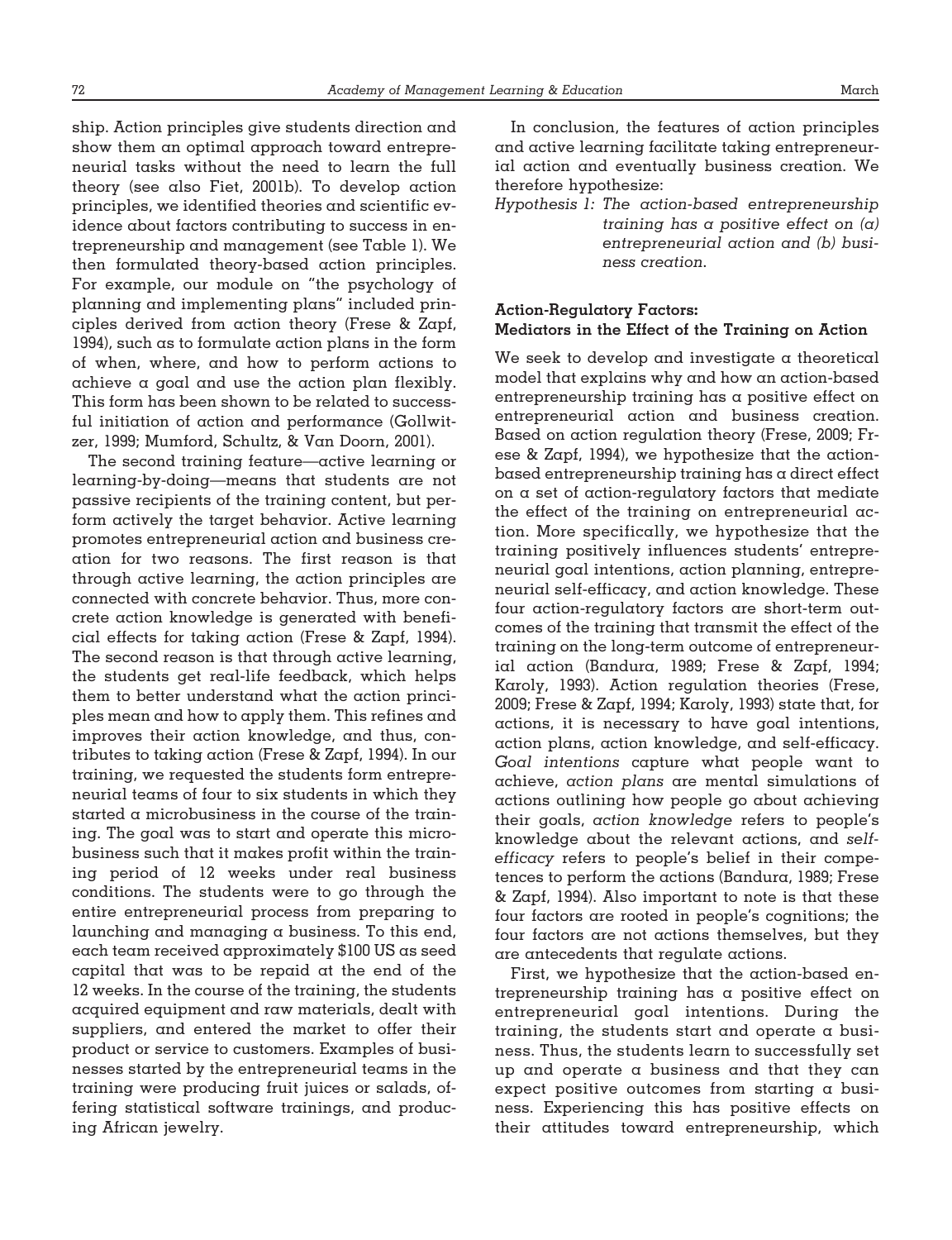| NATION WAS IN WHITE THE THE WAS A STRAIN WAS A       | Are                                                                                                                                                            | es of Uniter Transport is the called of the product of the cald in the called of the control of the control of the called the control of the called the control of the control of the control of the control of the control o<br>Based |                                                                                                                       |
|------------------------------------------------------|----------------------------------------------------------------------------------------------------------------------------------------------------------------|----------------------------------------------------------------------------------------------------------------------------------------------------------------------------------------------------------------------------------------|-----------------------------------------------------------------------------------------------------------------------|
| Module                                               | lodule content<br>2                                                                                                                                            | Samples of action principles                                                                                                                                                                                                           | Samples of scientific literature                                                                                      |
| Identifying business opportunities<br>Marketing      | $\bullet$ Identifying customer needs and wants;<br>customer orientation<br>· How to get a business idea<br>• How to be more creative<br>Elevator pitch         | Analyze market and consumer behavior!<br>Use the marketing mix!<br>Evaluate your business opportunities!<br>Use your personal strengths!<br>Think outside the box!                                                                     | · Ardichvili et al. (2003)<br>$\bullet$ Shane (2000)<br>$•$ Ward (2004)                                               |
|                                                      | Positioning of product (unique, high quality, etc.)<br>Market segmentation and target market<br>Pricing, placing/distribution, promotion<br>Customer retention | Care for your customers!                                                                                                                                                                                                               | • Heide & John (1992)<br>• Kotler & Armstrong (1996)<br>• Slater & Narver (1994)                                      |
| Leadership and strategic<br>management               | Product/service analysis and industry analysis<br>· Developing a vision/mission statement for<br>Developing a business strategy<br>the business                | • Develop a vision for your business!<br>• Make a strategic analysis of your environment!<br>• Understand your industry!                                                                                                               | • Baum & Locke (1998)<br>• Frese et al. (2003)<br>• Porter (1980)                                                     |
| The psychology of planning and<br>implementing plans | when, where, and how to perform<br>· Operations and development plan<br>· Developing plans:                                                                    | Prepare a development plan!<br>Set yourself SMART goals!<br>Make action plans!                                                                                                                                                         | Locke & Latham (1990)<br>• Frese et al. (2007)<br>Gollwitzer (1999)                                                   |
| Financial management                                 | · Management of debtors, payables, and stock<br>• Cash flow and budgeting<br>Working capital                                                                   | Manage your creditors!<br>Manage your debtors!<br>Manage your cash!                                                                                                                                                                    | Smith & Bertozzi (1998)<br>· Bhattacharya (2001)<br>· Padachi (2006)                                                  |
| Persuasion and negotiation                           | · Persuasion and negotiation techniques                                                                                                                        | Read the other to adapt your persuasion tactics!<br>Use bargaining tactics and avoid being a victim<br>Win the minds and hearts!<br>of them!                                                                                           | చ<br>• Petty, Cacioppo, Strathman,<br>Priester (1994)<br>Malhotra & Bazerman (2008)<br>· Fisher, Ury, & Patton (1991) |
| Acquiring starting capital                           | • Measuring risk and return of capital<br>capital<br>· Sources of starting                                                                                     | Be sure that the money hatches money!<br>Raise funds from the right sources!<br>Exploit bootstrapping possibilities!                                                                                                                   | Van Horne & Wachowicz (2008)<br>Winborg & Landstrom (2001)<br>Gianforte & Gibson (2005)<br>Pandey (2009)              |
| Networking                                           | · Development and maintenance of relationships<br>· Superconnectors                                                                                            | · Maintain your social network!<br>· Build a broad social network!                                                                                                                                                                     | Zhao, Frese, & Giardini (2010)<br>· Hoang & Antoncic (2003)<br>Adler & Kwon (2002)                                    |
| Accounting                                           | creditors books<br>· Income and expenditure<br>Cash, debtors, and<br>Profit and loss<br>Balance sheet<br>Savings<br>Costing                                    | Compute product price!<br>Compute profit or loss!<br>• Keep four key books!                                                                                                                                                            | Wood & Sangster (2005)<br>Saleemi (1991)<br>$\bullet$ Nzomo (2002)                                                    |
| Personal initiative                                  | Self-starting, proactive, and persistent behavior<br>· Monitoring and emotion management                                                                       | · Take control and responsibility!<br>· Be self-starting!<br>$\bullet$ Be proactive!                                                                                                                                                   | • Frese & Fay $(2001)$<br>• Frese et al. (1997)<br>$\bullet$ Karoly (1993)                                            |
| <b>Business</b> plan                                 | • Characteristics of a formal business plan                                                                                                                    | No action principles were given but a template into which the students could paste the exercises completed during the training; the<br>business plan for their venture<br>started during the training.<br>template was then a full     | $\bullet$ Bygrave & Zacharakis (2008)<br>$\bullet$ Hisrich et al. (2005)<br>$\bullet$ Honig (2004)                    |
| Legal and regulatory issues                          | · Legal and technical issues on starting a business                                                                                                            | Select a name for your business and register it!<br>Get a legal status for your business!<br>Pay taxes where applicable!                                                                                                               | Hoeber et al. (1982)<br>· Acul-Ocoro (2008)<br>$\bullet$ Bakibinga (2001)                                             |

TABLE 1<br>Overview of the Training Modules, Samples of Action Principles, and Samples of Scientific Literature on Which the Action Principles Overview of the Training Modules, Samples of Action Principles, and Samples of Scientific Literature on Which the Action Principles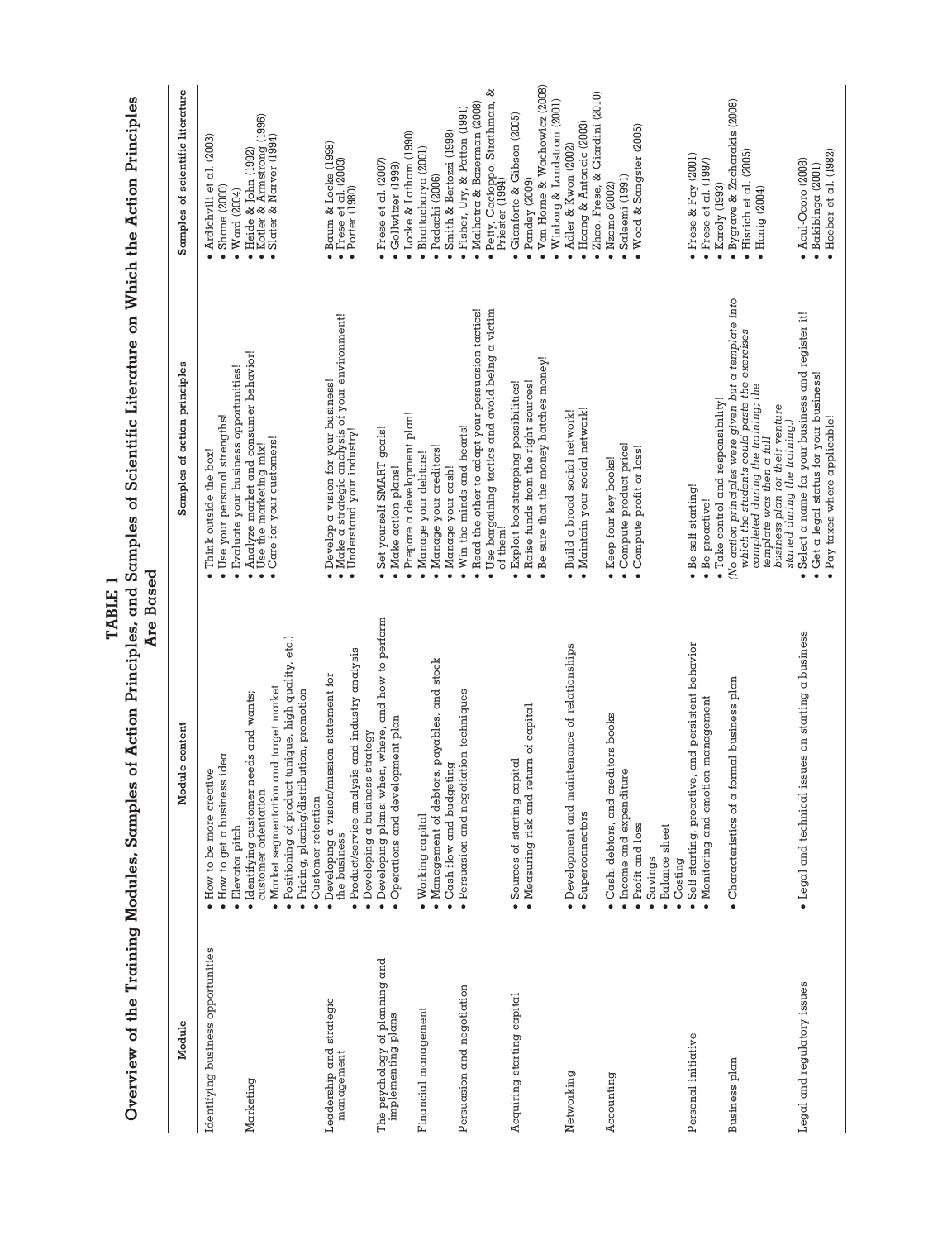translate into stronger entrepreneurial goal intentions (Ajzen, 1991). Second, we hypothesize that the action-based training has a positive effect on students' action planning. The training included a module on "planning and implementing plans" to put a particular focus on action planning. Moreover, during the training the students had to plan and execute the start-up of a real business. This helps the students to develop skills in action planning, which then translates into better actionplanning performance outside the training setting. Third, we hypothesize that the action-based training has a positive effect on students' entrepreneurial self-efficacy. As noted above, the students engaged in the start-up process of a real business during the training. This functions as a mastery experience, increasing students' entrepreneurial self-efficacy (Bandura, 1989; Gist & Mitchell, 1992). Finally, we hypothesize that the training has  $\alpha$ positive effect on students' action knowledge. The training content provided input for developing action knowledge that contains information about the operational steps to successfully start and operate a new business (what to do and how to do it; Edelman et al., 2008). In addition, because action knowledge is best learned and built by active learning (Frese & Zapf, 1994), engagement in the set-up of the real business contributes to developing correct and sophisticated action knowledge. Therefore, the training increases students' action knowledge about entrepreneurship and business creation.

*Hypothesis 2: The action-based entrepreneurship training has positive effects on (a) entrepreneurial goal intentions, (b) action planning, (c), entrepreneurial selfefficacy, and (d) action knowledge.*

We hypothesize that the four action-regulatory factors have an effect on entrepreneurial action. We hypothesize that entrepreneurial goal intentions positively influence entrepreneurial action because goal intentions capture the motivational effort people are willing to invest into  $\alpha$  specific action and how hard they are willing to perform the action (Ajzen, 1991). Studies have provided evidence for the positive effect of goal intentions on action and performance (Baum & Locke, 2004; Kolvereid & Isaksen, 2006; Locke & Latham, 2002). However, scholars have also noted that the effect of goal intentions on actions is contingent on action planning (Brandstatter, Heimbeck, Malzacher, & Frese, 2003; Frese & Zapf, 1994; Miller, Galanter, & Pribram, 1960). Gollwitzer (1999) has argued and

shown empirically that a goal intention is translated into an implementation intention once a goal intention is met by an action plan. By developing action plans, people get into an implemental mind-set with an immediate tendency to put the intention into effect (Brandstatter, Lengfelder, & Gollwitzer, 2001). With regard to entrepreneurship, this means that action planning moderates the effect of entrepreneurial goal intentions on entrepreneurial action. Entrepreneurs, who have the goal intentions to start a new business, are more likely to initiate and maintain entrepreneurial action when they complement their goal intentions with action plans (Frese, 2009; Frese & Zapf, 1994). It is important to note that action plans are distinct from business plans. Business plans are written documents that describe the economic viability of a business concept (Honig & Karlsson, 2004). Action plans are mental simulations of actions that specify the substeps (what to do) and the operational details (how to do it) relevant for goal attainment. By specifying the substeps and operational details, action plans control and direct the effort that is captured by goal intentions. Action plans thus help to initiate and maintain goal-directed actions (Frese, 2009; Frese & Zapf, 1994). Furthermore, by specifying the operational sequence of one's goal pursuit, action planning helps to focus the attention on the relevant activities; thus, the effort specified by goal intentions is not wasted. Last, developing action plans helps people to stay on track even when faced with distractions, and they are thus more likely to persistently pursue their goal intentions (Locke & Latham, 2002). In conclusion, we hypothesize that action planning moderates the effect of entrepreneurial goal intentions on entrepreneurial action: the higher action planning, the stronger the effect.

Apart from goal intentions and action planning, action regulation theory (Frese, 2009; Frese & Zapf, 1994) states that action knowledge has an important function in the process that leads to action. Action knowledge is the cognitive basis underlying efficient action, and it is represented in people's cognitive schema (Frese & Zapf, 1994). In the context of entrepreneurship, action knowledge comprises knowledge about relevant entrepreneurial actions. Furthermore, action knowledge comprises information about the principles and causal processes involved, as well as information about anticipated outcomes and consequences of one's actions. Action knowledge influences the efficiency of people's actions: the better and more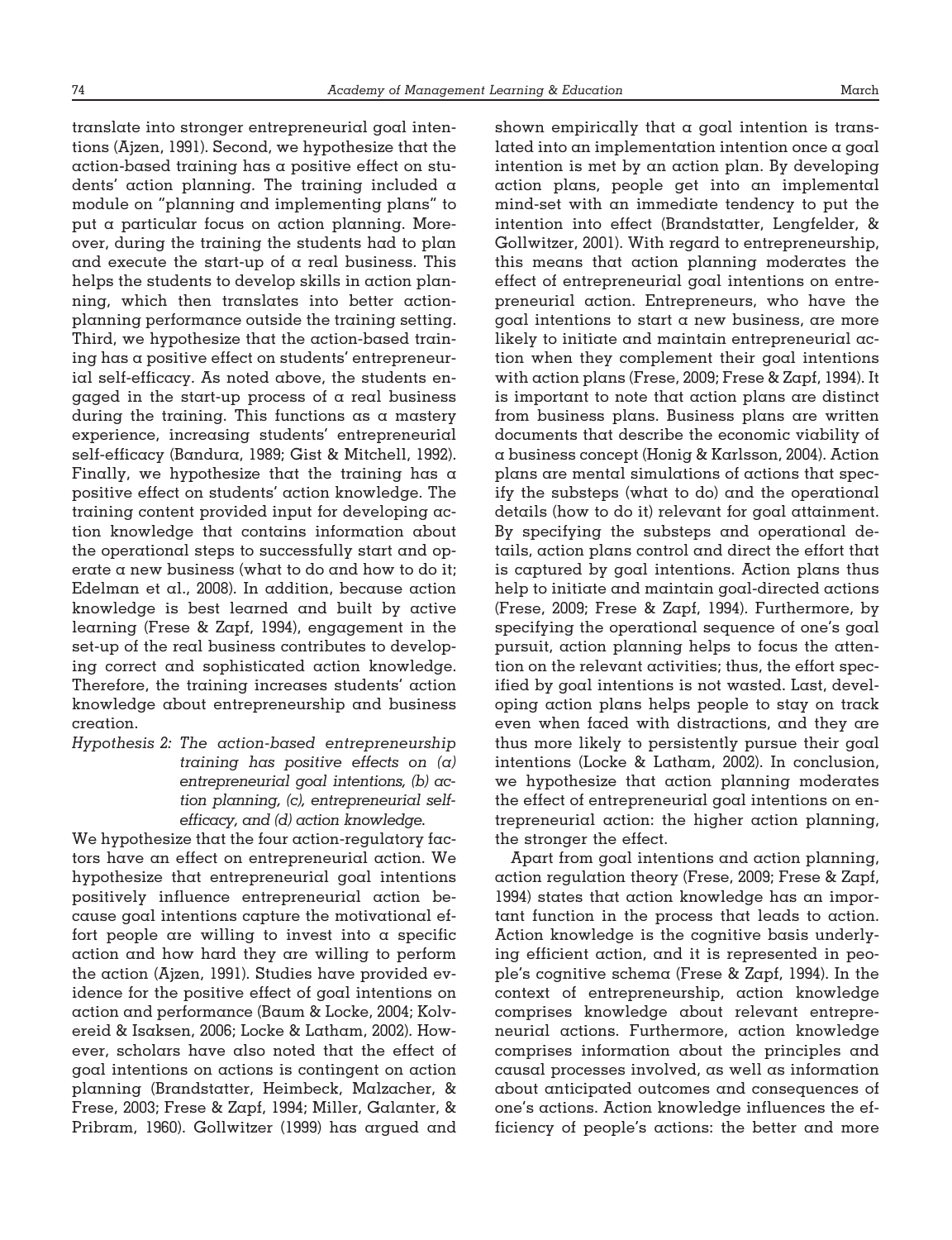sophisticated people's action knowledge, the more efficient their actions (Frese & Zapf, 1994). For example, better knowledge about operational and formal steps necessary to establish a new business leads to more frequent and efficient actions in these areas. We therefore hypothesize that action knowledge has a positive effect on entrepreneurial action.

Last, we investigate entrepreneurial selfefficacy as an antecedent of entrepreneurial action. In general, self-efficacy has a strong impact on action (Bandura, 1989; Stajkovic & Luthans, 1998). Self-efficacy is task specific; we therefore focus on entrepreneurial self-efficacy (Bandura, 1989). *Entrepreneurial self-efficacy* reflects an individual's confidence in his or her capabilities to accomplish the tasks of an entrepreneur (Chen, Greene, & Crick, 1998). We hypothesize that entrepreneurial self-efficacy has a positive effect on entrepreneurial action because it influences people's initial choice of activities, the goal level and goal commitment, and the amount of effort and persistence people invest in pursuing entrepreneurial activities (Boyd & Vozikis, 1994; Gist & Mitchell, 1992). Believing themselves to be capable of successfully performing entrepreneurial activities increases the likelihood that people will make the decision to engage in entrepreneurial actions. Once they have made the decision, they are more likely to show higher commitment, effort, and persistence in performing these actions (Bandura, 1989; Boyd & Vozikis, 1994). Research provides evidence for the positive effect of entrepreneurial selfefficacy on entrepreneurial action (De Clercq & Arenius, 2006; Rauch & Frese, 2007; Townsend, Busenitz, & Arthurs, 2010).

- *Hypothesis 3: (a) Entrepreneurial goal intentions, (b) entrepreneurial self-efficacy, and (c) action knowledge have positive effects on entrepreneurial action.*
- *Hypothesis 4: The positive effect of entrepreneurial goal intentions on entrepreneurial action is moderated by action planning: the higher action planning, the stronger the effect.*

We hypothesize that the four action-regulatory factors (entrepreneurial goal intentions, action planning, entrepreneurial self-efficacy, and action knowledge) form a set of mediators that transmit the effect of the training on entrepreneurial action. We have argued that the training positively affects these four factors (H2). These four factors, in turn, form the space of action-regulatory processes leading to actions (Frese, 2009; Frese & Zapf, 1994; Karoly, 1993). Therefore, the effect of the actionbased training on entrepreneurial action (H1) is indirect through the four action-regulatory factors. *Hypothesis 5: The set of the four action-regulatory*

*factors (entrepreneurial goal intentions, action planning, entrepreneurial self-efficacy, and action knowledge) mediates the effect of the action-based training on entrepreneurial action.*

# **Mediators of the Effect of the Training on Business Creation**

We seek to investigate the long-term effects of the action-based training on business creation. While other outcomes are also valuable (see Martin et al., 2013), we focus on increasing the probability of new start-ups because this is a prevalent objective of entrepreneurship education (Edelman et al., 2008; Pittaway & Cope, 2007). We argue that business opportunity identification and entrepreneurial action mediate the effect of the action-based entrepreneurship training on starting a new business. Identifying and acting on opportunities is key for starting a new business (Shane & Venkataraman, 2000).

First, "to have entrepreneurship, you must first have entrepreneurial opportunities" (Shane & Venkataraman, 2000: 220). A *business opportunity* can be defined as the discovery of new means– ends relationships to introduce a new product, service, or process to the market (Shane & Venkataraman, 2000). Also important to note is that not all business opportunities lead to a new business; entrepreneurs have to take action to implement the opportunities (McMullen & Shepherd, 2006). Yet, strong theoretical arguments that opportunity identification is related to business creation exist. Ucbasaran, Westhead, and Wright (2008) have argued that identifying more opportunities is related to identifying an opportunity which is sufficiently innovative for starting a new business. This line of reasoning is based on Simonton (1989), who has argued that the generation of innovative outcomes can be described as a stochastic process; generating more ideas increases the likelihood of generating an exceptionally innovative one. Indeed, research showed that the number of identified opportunities is positively related to the innovativeness of identified opportunities (Gielnik, Krämer, Kappel, & Frese, 2014; Shepherd & DeTienne, 2005).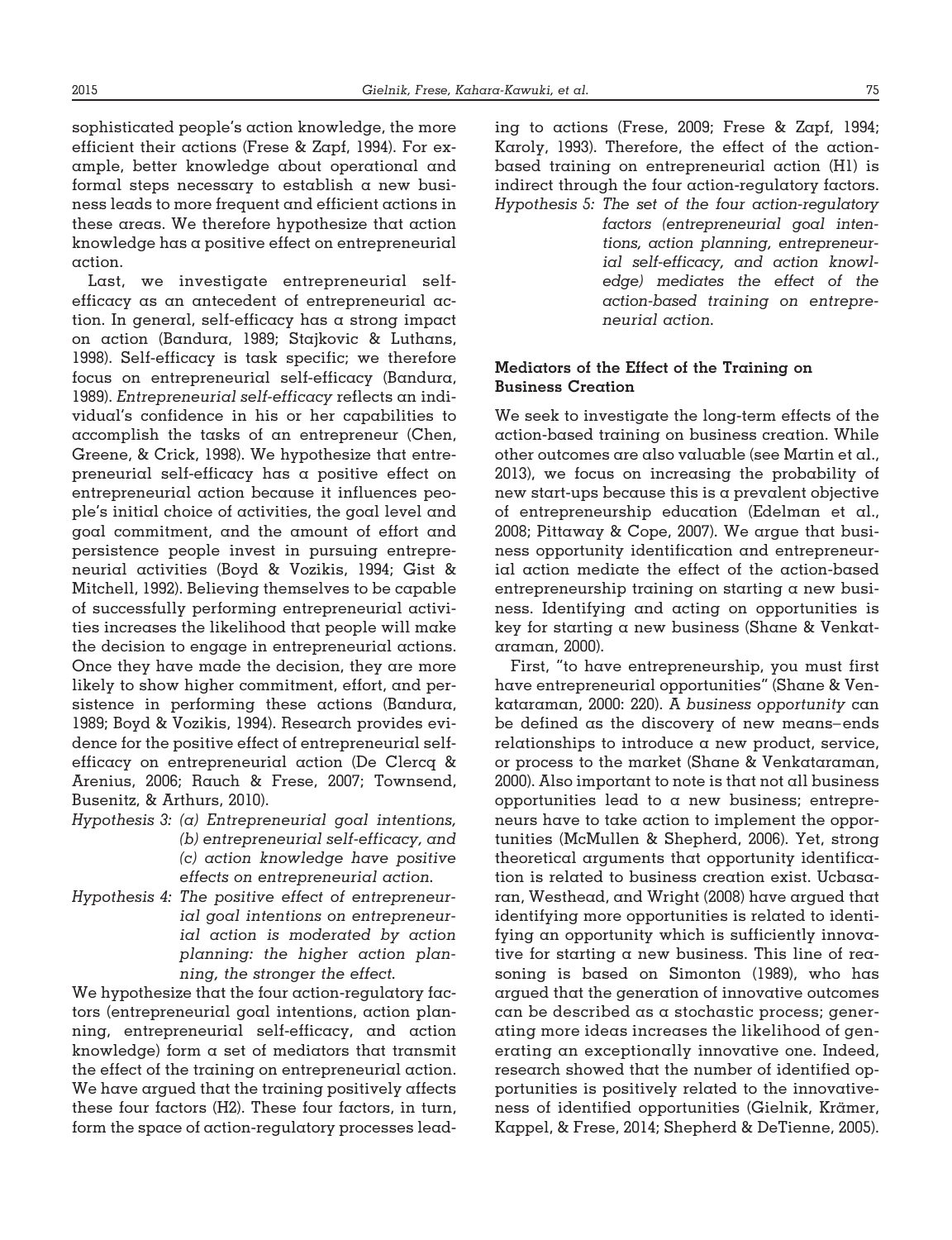Entrepreneurs are more likely to exploit an opportunity when it is more innovative because more innovative opportunities promise a higher return (Baron & Ensley, 2006; Choi & Shepherd, 2004; Fiet, 2002). Therefore, higher levels of opportunity identification increase the likelihood of business creation. In our training, we included modules particularly focusing on the identification of business opportunities (e.g., modules on "Business opportunity identification" and "Marketing"). In the module on business opportunity identification, we focused mainly on principles derived from the creativity literature (e.g., Ward, 2004). To some extent, we also developed principles based on the effectuation literature (Sarasvathy, 2001), such as "use your personal strengths (who you are, what you know, whom you know)." In the module on marketing, we discussed (apart from other topics relevant in marketing) principles regarding the importance of identifying customer needs and wants.

Second, starting a new business requires that entrepreneurs perform start-up activities to assemble the necessary resources and develop viable structures (Gartner, 1985). The exact sequence of start-up activities is not determined (Lichtenstein, Carter, Dooley, & Gartner, 2007), but a high rate of initiating and completing start-up activities increases the likelihood of successfully starting a new business (Carter et al., 1996; Gatewood, Shaver, & Gartner, 1995; Kessler & Frank, 2009; Lichtenstein et al., 2006; Newbert, 2005). The United States Panel Study of Entrepreneurial Dynamics lists 27 start-up activities performed by entrepreneurs in the first years of the start-up process (Reynolds, 2007). The list includes activities such as developing and defining a new product or service, organizing the necessary resources (e.g., starting capital, equipment), and fulfilling the legal requirements (e.g., obtaining licenses, registering). Performing these activities helps getting the necessary resources for starting and operating the business. Therefore, entrepreneurs who show higher levels of entrepreneurial action and perform more start-up activities are more likely to successfully start a new business.

In conclusion, we argue that the training influences entrepreneurial action and business opportunity identification which in turn have positive effects on business creation. Thus, the causal flow is from the training to business opportunity identification and entrepreneurial action and finally to business creation. We therefore hypothesize:

*Hypothesis 6: The effect of the action-based entrepreneurship training on business creation is mediated by business opportunity identification and entrepreneurial action.*

# **METHODS**

#### **The Action-Based Entrepreneurship Training**

We have described two important didactical features of our training—action principles and active learning—in the theory section to argue why the training has a positive effect on entrepreneurial action. With regard to the didactical approach, we also took into consideration the target group and the content ("what should be taught") in the development of the training (Kuratko, 2005). The target group of the training was students in the last year of their undergraduate studies from all disciplines except business administration. We excluded that particular group of students because our aim was to enable entrepreneurship among students who have not been previously encouraged to think of self-employment as a career option. With regard to the content, the entrepreneurship literature suggests that the field of entrepreneurship includes topics from the domains of entrepreneurship, psychology, and business administration (Baron, 2007b). We decided to include topics from all three domains in our training to provide our target group with comprehensive skills in entrepreneurship. Drawing from the domains of entrepreneurship, business administration, and psychology, we included 12 different modules in our entrepreneurship training: (1) identifying business opportunities, (2) marketing, (3) leadership and strategic management, (4) the psychology of planning and implementing plans, (5) financial management, (6) persuasion and negotiation, (7) acquiring starting capital, (8) networking, (9) accounting, (10) personal initiative, (11) business plan, and (12) legal and regulatory issues (see Table 1). The modules were chosen on the basis of comprehensive literature reviews of relevant topics and content in entrepreneurship education (Fiet, 2001b; Solomon, 2007; Vesper & Gartner, 1997). The 12 modules were taught on a weekly basis over a period of 12 weeks. The weekly sessions were 3 hrs long.

#### **Design of the Evaluation Study**

To evaluate the training, we conducted a randomized controlled field experiment comparing a treat-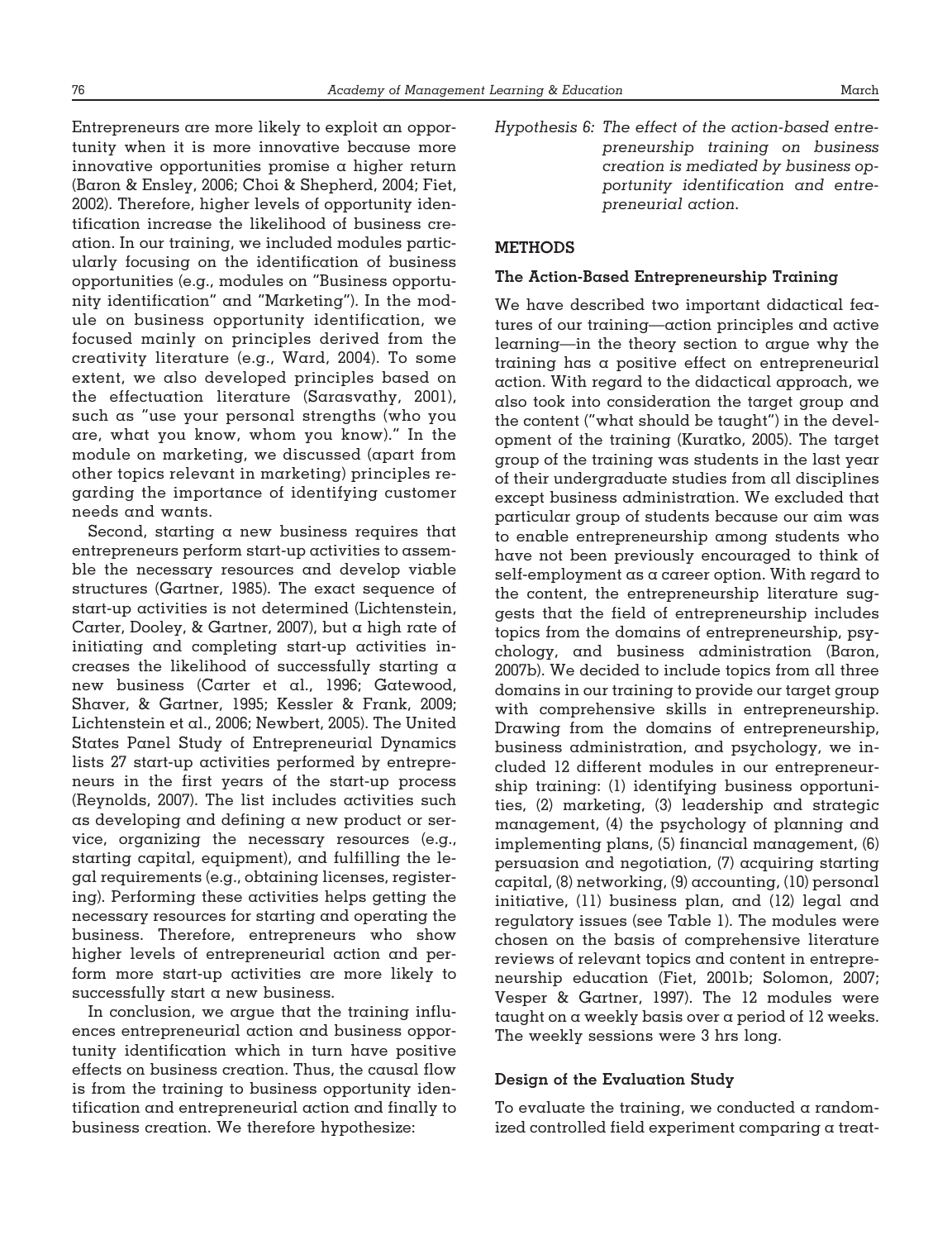ment group with a nontreatment control group (waiting group). The treatment was the actionbased entrepreneurship training. We randomly assigned the students to the training or control group. To take part in the training and to create a certain degree of commitment to participate throughout the training, the students had to pay a deposit of approximately \$10 US which was refunded at the end of the training if all modules were attended. To collect our data, we employed a pretest–posttest design and conducted three measurements waves (T1, T2, & T3). The first measurement wave (T1), took place in the month before the training. The second measurement wave (T2), took place in the month directly after the training. The third measurement wave (T3), took place 12 months after Tl. The pretest-posttest design with  $\alpha$  randomization of participants controls for problems of maturation, testing, history, and self-selection (Campbell, 1957).

All data were collected with personal interviews and questionnaires. The interviewers received a comprehensive interviewer training including sessions on interview techniques to probe participants' answers, the use of prompts to clarify abstract statements, note taking, and typical interviewer errors (e.g., nonverbal signs of agreement). The interviewers were told to take verbatim notes of participants' responses to open questions. Participants' responses to the interview questionnaires were subsequently rated by two independent raters on the basis of standardized rating guidelines. Calculations of intraclass correlation coefficients (ICC; Shrout & Fleiss, 1979) showed good interrater reliabilities ranging from ICC = .88 to  $ICC = .97$ .

The trainers were lecturers from four universities located in Kampala, Uganda. All lecturers had several years of experience in teaching undergraduates and have been involved in the development of the modules. The lecturers received a train-thetrainers workshop to familiarize them with the didactical approach of the training. Each trainer was responsible for one module. The trainers delivered the sessions, presented the training exercises, guided the students' presentations and discussions of the exercises, and gave feedback on the students' presentations.

#### **Participants**

The training was conducted at two Ugandan universities located in Kampala (University A) and Mukono (University B). The recruitment procedure included the following steps: The deans of the faculties of the universities received  $\alpha$  letter informing them of the voluntary entrepreneurship training. Accompanying the letter were application forms to be handed to the students. The deans distributed the application forms through the lecturers and professors, who also collected them from the students. The training was independent of the regular university programs, and it was not part of the curriculum; the participants did not receive any credits or grades for participating in the training. However, they received a certificate at the end of the training. It is important to mention that we emphasized that the training was a voluntary training and that it provided the students with skills for an alternative career option as entrepreneurs. We explicitly told the students that they could also attend the training if they intended to seek employment and if they do not opt to become an entrepreneur after graduation. In total, we received 651 applications (424 from University A and 227 from University B). The total number of training spots was limited to approximately 200. We randomly selected 203 students for the training group. The students could select 1 of 4 classes to have class sizes of approximately 50 students. From the remaining list of applications, we randomly selected 203 students to form the control group. The control group was a waiting control group, which means that they did not receive any treatment during the study. Only after the end of the evaluation study, the students received the same training as the students in the training group. Thirteen students who were assigned to the control group had not participated in the first measurement wave resulting in a total of 190 students in the control group. Nine students from the training group failed to show up for more than seven sessions of the training. We therefore excluded them from the analyses, leaving a total of 194 students in the training group. The total sample at the first measurement wave (T1; the month before the training) was thus 384 (194 in the training group and 190 in the control group). We compared the training group and the control group on all variables. There were no significant differences on any measure, indicating that the randomization was successful and the two groups were equivalent.

For the second measurement wave (T2; the month directly after the training), we were able to trace 337 participants from our initial sample (184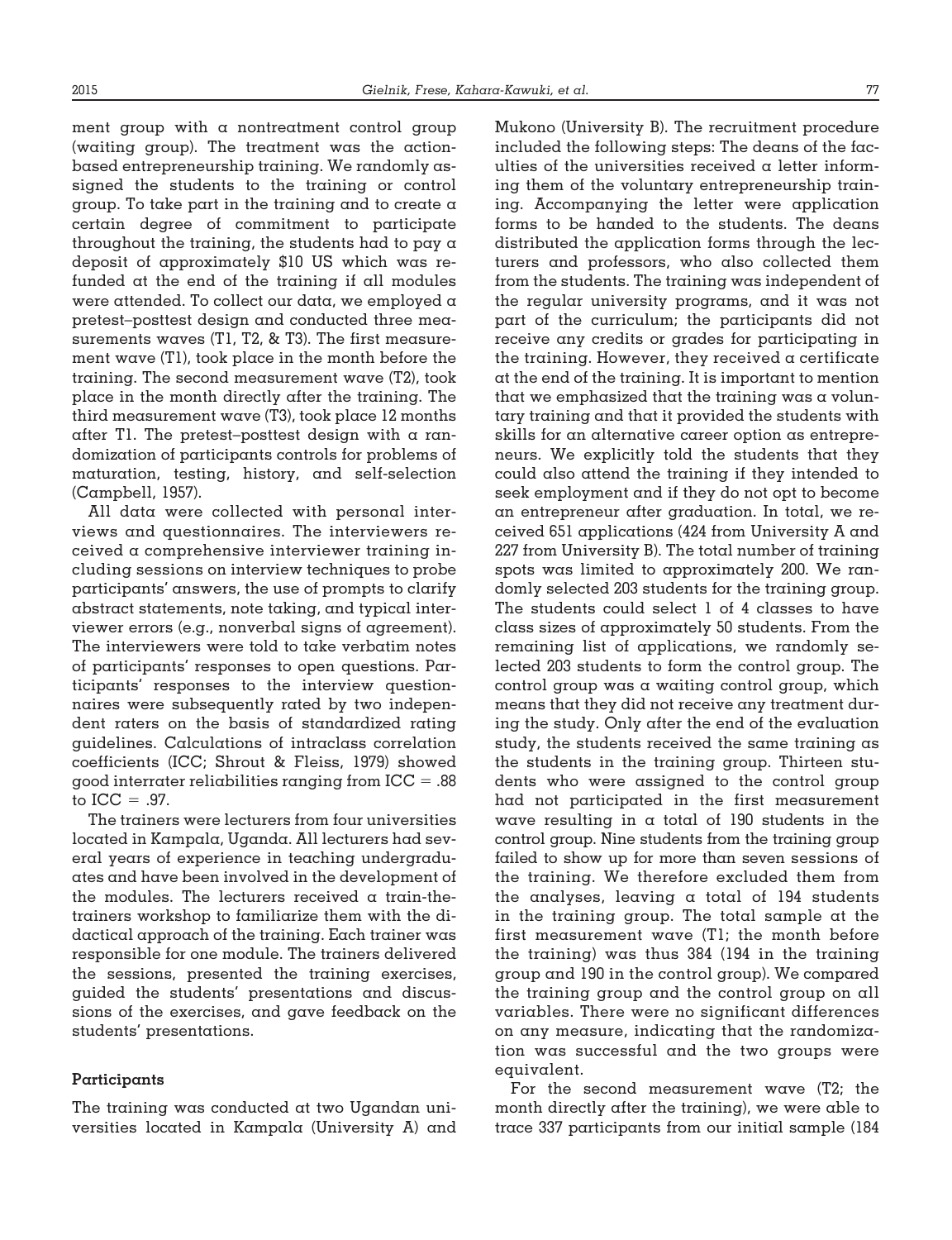from the training group and 153 from the control group). To test whether nonresponse biased the data in one direction (i.e., in favor of the training group or in favor of the control group), we analyzed whether the nonrespondents of the training group differed significantly from the nonrespondents of the control group (test for differential loss of participants across training and control group). There were no significant differences between the nonrespondents from the training group and those from the control group on any sample characteristic or dependent measure at T1, indicating that the nonrespondents did not bias the data at T2. At the third measurement wave (T3; 12 months after the first measurement wave), we were able to collect data from 304 participants of our initial sample (162 from the training group and 142 from the control group). Again, we compared the nonrespondents from the training group with those from the control group. The analyses revealed no statistical differences between the two groups. The reasons for nonresponse were either lack of time to conduct the interview or lack of motivation to further participate in the study.

#### **Measures**

#### *Action Knowledge*

We measured action knowledge at T1 and T2. Following Kraiger, Ford, and Salas (1993), we measured action knowledge as skill-based cognitions using a situational interview. The situational interview captures knowledge about how to achieve a desired goal (Latham, Saari, Pursell, & Campion, 1980). During the interview, we presented one of two scenarios in counterbalanced and randomized order across T1 and T2. Scenario A read that the population is constantly growing older in Uganda and that there is the business idea of opening a club or a bar particularly for older people. Scenario B read that a new technology was invented, which can print three-dimensional solid objects from computer drawings, and that there is the business idea to use this technology to produce models for architects (see Shane, 2000). We then asked, "What would be your next steps if you decided the idea might be worth pursuing?" Two independent raters rated the participants' responses on the basis of a list of 35 activities to elaborate a business idea and to start a business. The 35 activities were derived from the entrepreneurship literature (Davidsson & Honig, 2003; Dimov, 2007; Reynolds, 2007) and in-

cluded activities such as "gather information about the market," "buy or rent equipment," or "acquire starting capital." This list thus contains a comprehensive set of preparatory start-up activities useful to start a business. Participants received  $\alpha$  score of "1" for an activity if they mentioned that they would perform the activity. They received a score of "2" if they described in detail what they would do and how they would do it. They received a score of "0" for this activity if they did not mention it. The total score over all 35 activities formed the participants' score of action knowledge. Interrater reliabilities for the two raters were good at T1 (ICC = .88) and T2 (ICC = .88).  $T$  tests showed that the two scenarios did not lead to significant differences in participants' responses.

#### *Entrepreneurial Self-Efficacy*

We measured entrepreneurial self-efficacy at T1 and T2 using 12 questionnaire items. We used the items developed by Krauss, Frese, Friedrich, and Unger (2005) on the basis of Bandura's (1989) theoretical conceptions. We used this scale because of its predictive validity in African settings (Frese et al., 2007). The scale corresponds to the scales by Chen and colleagues (1998) and Zhao, Seibert, and Hills (2005) insofar as it asks respondents to indicate how confident they are of performing certain entrepreneurial tasks. Bandura (1989) has argued the need to develop scales for specific contexts. Our items cover different tasks relevant in entrepreneurship. An example item is "*How confident are you that you can identify business opportunities well?*" The participants answered the items on an 11-point Likert scale ranging from "*not at all confident*" (0) to "*very confident*" (10). The mean of the 12 items formed the score for entrepreneurial self-efficacy. The internal consistency of the scale at T1 (Cronbach's alpha = .93) and T2 (Cronbach's  $alpha = .94$ ) was good.

#### *Entrepreneurial Goal Intentions*

We measured entrepreneurial goal intentions at T1 and T2 using five questionnaire items. We developed the five items using the stem "do you intend to" as recommended by Gollwitzer (1999) and Ajzen (1991). All items asked "*Within the next six months, do you intend to*" followed by specific start-up activities derived from Davidsson and Honig (2003). The five specific start-up activities were "discuss your business idea with business professionals,"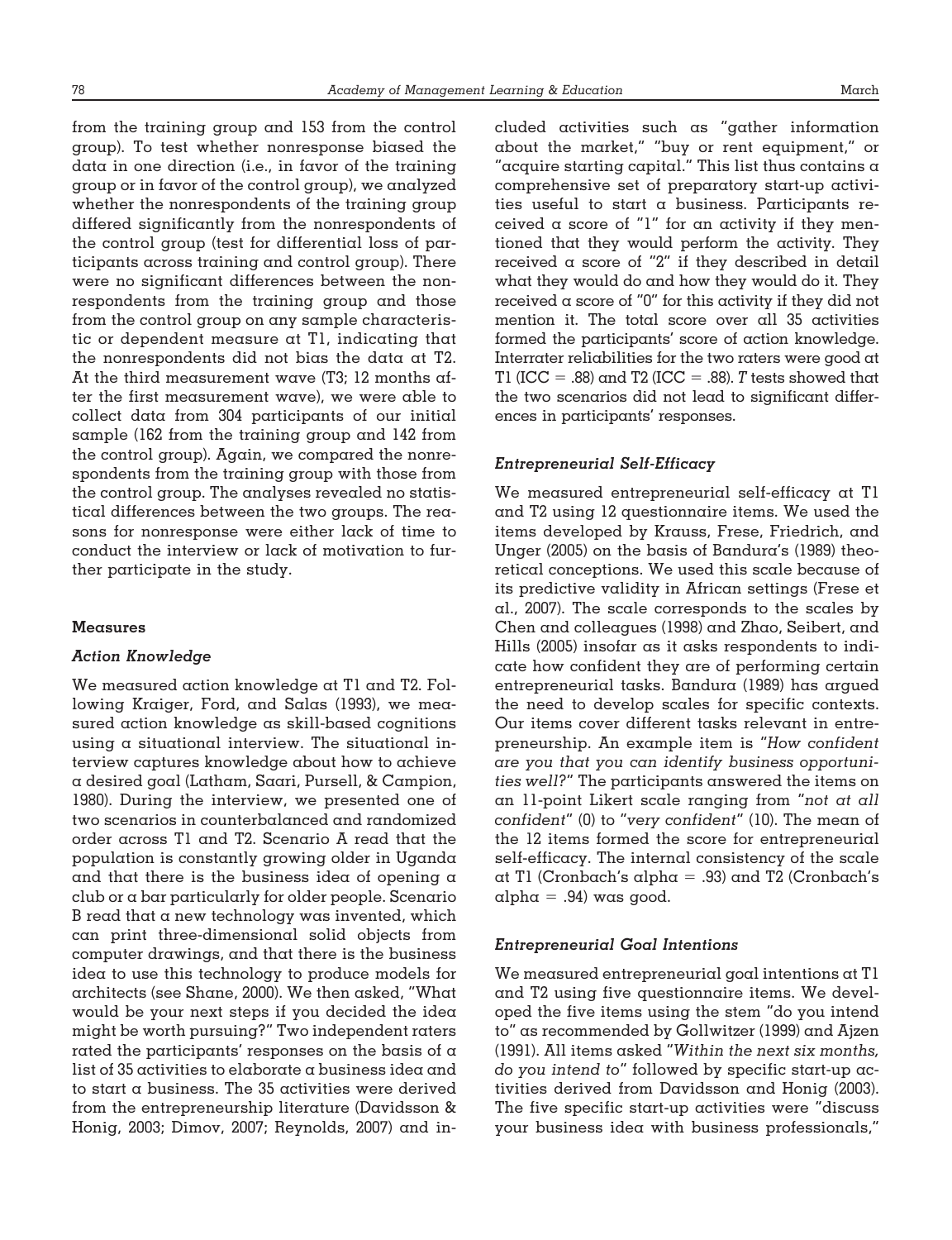"organize a start-up team or look for partners," "do market research for your business idea," "look for equipment or a location for your business," and "work on a business plan for your business idea." The participants answered the five items on a 5-point Likert scale ranging from "*not at all*" to "*very much.*" The internal consistency of the scale at T1 (Cronbach's alpha = .83) and T2 (Cronbach's  $alpha = .77$ ) was good.

# *Action Planning*

We measured action planning at T1 and T2 during the interview and based our approach on measures by Frese and colleagues (Frese et al., 2007; Frese, van Gelderen, & Ombach, 2000) and Brandstatter and colleagues (2003). We first asked the participants whether they were currently trying to start a business and if they affirmed, we asked the participants to tell us more about the next steps they were planning to take. When the participants stopped, we asked once whether there was anything else they were planning to do. We repeated the same procedure on whether they were intending to start a business in the next 12 months. If the participants were currently trying to start a business, the second question asked whether they were intending to start an additional business in the next 12 months. Thus, we asked all participants about two potential start-ups. Participants' responses to the questions of what they were planning to do were rated by two independent raters using the list of 35 start-up activities derived from the literature (see *Action Knowledge* above). We applied the following rating procedure: For each start-up activity, participants received a score of "1" if they had a rough plan of what they wanted to do and how they wanted to do it; they received a score of "2" if they had a detailed plan regarding the start-up activity; and they received a score of "0" if they did not plan to perform the start-up activity. The total score over both questions and over the 35 start-up activities formed the score of action planning. Interreliabilities between the two raters at T1 (ICC = .87) and T2 (ICC = .88) were good.

#### *Entrepreneurial Action*

In our theoretical model, entrepreneurial action is both a dependent variable and a predictor of business creation (see Figures 1 and 2). We measured entrepreneurial action at T1, T2, and T3 during our interview. We used the T1 measure as control, the measure at T2 to investigate the effect of entrepreneurial action on business creation, and the mea-



#### **FIGURE 1**

**The Theoretical Model with the Hypothesized Effects of the Action-Based Entrepreneurship Training on Entrepreneurship (waves of measurement in parentheses)**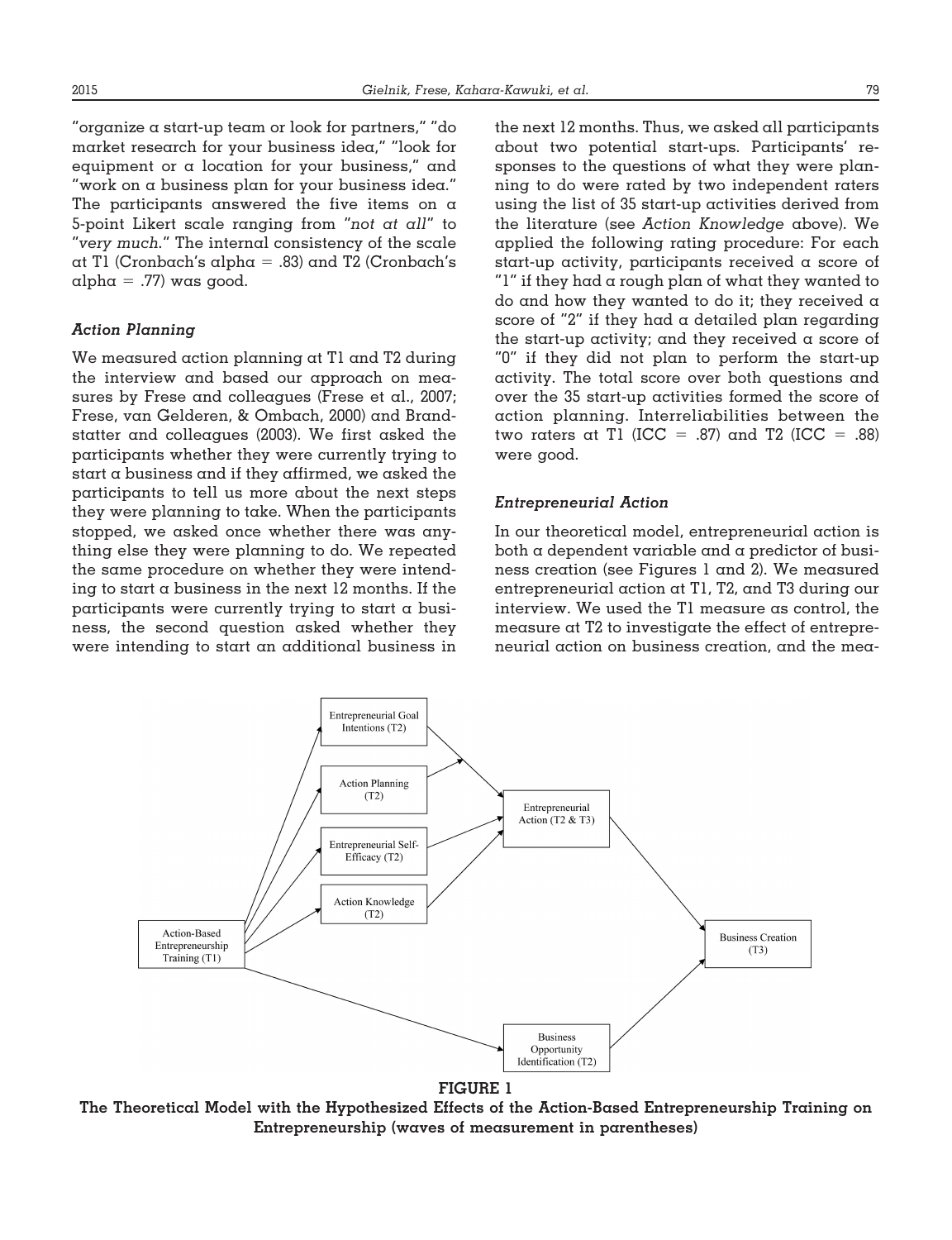

**Specified Models and Standardized Path Coefficients.** *Note.* (a) The model includes the following control variables: university, action planning (T1), entrepreneurial goal intentions (T1), action knowledge (T1), entrepreneurial self-efficacy (T1), and entrepreneurial action (T2); Satorra-Bentler corrected  $\chi^2$  (37) = 53.05; RMSEA = .04; SRMR = .05; CFI = 0.95; \*  $p < .05$ ; \*\*  $p < .01$ . Note. (b) The model includes the following control variables: university, entrepreneurial action (T1), business opportunity identification (T1), and business creation (T2);  $\chi^2$  (6) = 11.22; RMSEA = .06; SRMR = .03; CFI = 0.97; \* *p* < .05; \*\* *p* < .01

sure at T3 to investigate entrepreneurial action as an outcome of the action-regulatory factors of entrepreneurial self-efficacy, action knowledge, entrepreneurial goal intentions, and action planning. We asked whether the participants were currently trying to start a business, and if they affirmed we asked: "So far, what did you do to get the business up and running?" If participants stopped explaining this, we asked once whether there was anything else they had done to get the business up and running. We repeated these questions regarding whether they intended to start  $\alpha$  business in the next 12 months. If the participants had already affirmed the question of currently trying to start a business, we asked them whether they were intending to start an additional business in the next 12 months. We rated participants' answers using the list of 35 start-up activities derived from the literature (see *Action Knowledge* above). For each of the 35 start-up activities, the participants received  $\alpha$  score of "1" if they had put effort into this activity, of "2" if their response showed that they had put much effort into this activity, of "0" if they had not put any effort into this activity. The total score over both questions and over the 35 start-up activities formed the score of entrepreneurial action. Interreliabilities between the two raters at T1  $(ICC = .90)$ , T2  $(ICC = .92)$ , and T3  $(ICC = .96)$ were good.

#### *Business Opportunity Identification*

We measured business opportunity identification at T1 and T2 during our interview. We adapted questions from Hills, Lumpkin, and Singh (1997) and Ucbasaran and colleagues (2008) and asked three open questions: "*How many opportunities for creating a business have you identified (spotted) within the last 3 months*," "*Out of all those opportunities, how many were in your opinion promising for creating a profitable business,"* and "*How many opportunities for creating a business have you pursued*, *that is committed time and resources to, within the last 3 months?*" In line with Ucbasaran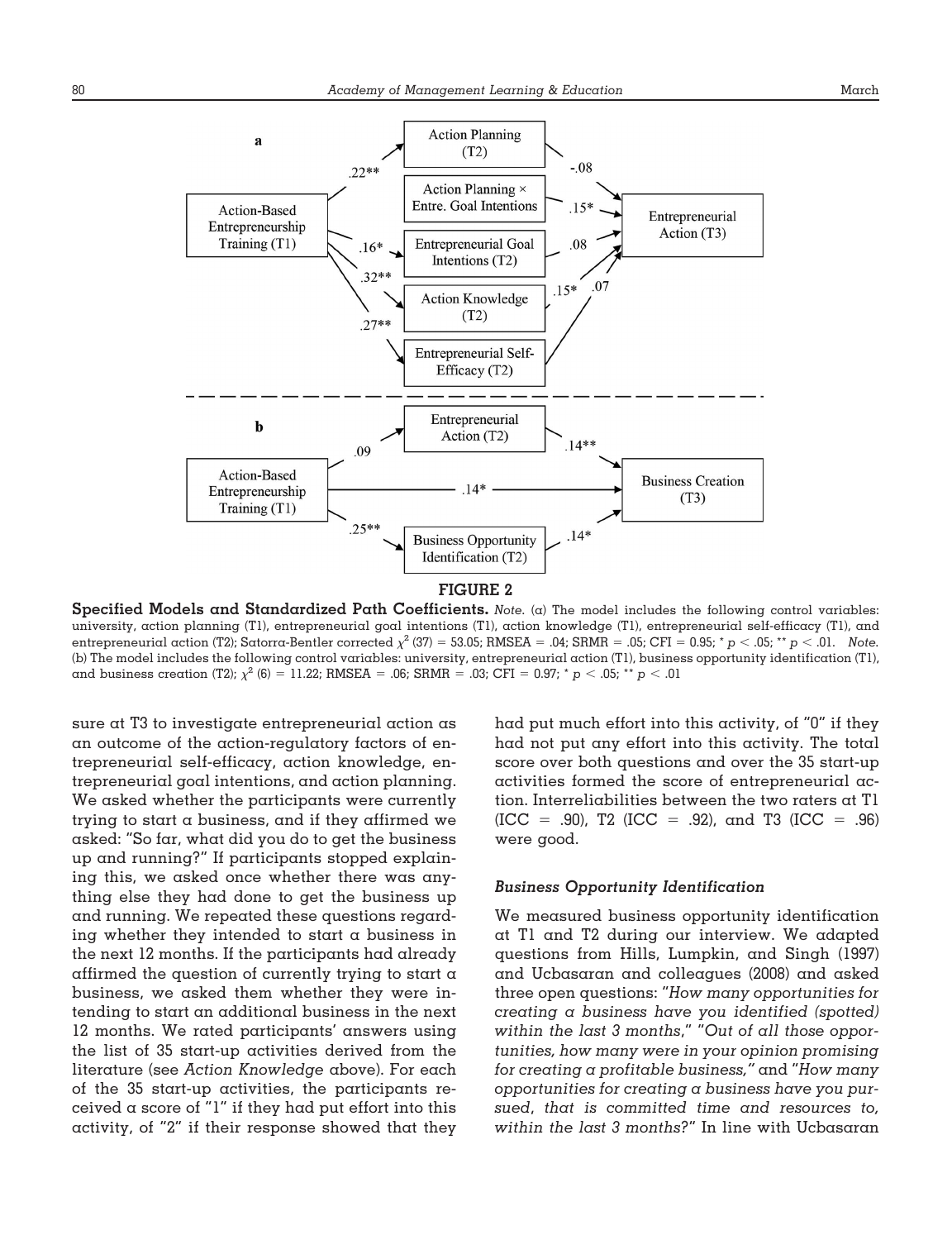and colleagues (2008), responses larger than "6" were recoded as "6" to eliminate extreme responses and to bring the distribution of responses in line with  $\alpha$  normal distribution. The average score over the three questions formed our measure of business opportunity identification. The internal consistency of the scale at T1 (Cronbach's alpha = .67) and T2 (Cronbach's alpha = .70) was satisfactory for such a short scale (Cortina, 1993). Gielnik and colleagues (2014) have provided evidence for the predictive validity of this measure for innovativeness of product or service innovations.

# *Business Creation*

We measured whether the participants had started a business by asking at T1, T2, and T3 during the interview: *"Are you currently the owner of a business."* We coded responses as "1" if the answer was "*yes*" and "0" if the answer was "*no*." In our analyses, we controlled for being a business owner at the previous measurement wave, which means that our dependent variable reflects change and thus business creation.

# *Control Variables*

We measured the following control variables to test whether our randomization was successful and the training group was equivalent to the control group: We used the digit span test forward and backward, which is a subtest of the Wechsler test, as a rough measure of working memory capacity or general mental ability (Colom, Rebollo, Palacios, Juan-Espinosa, & Kyllonen, 2004). Participants were requested to repeat from memory rows of three to nine numbers read aloud. The four items (two times forward and two times backward) had a good internal consistency (Cronbach's alpha = .77) and were averaged to form a proxy of cognitive ability. We further asked the participants whether anybody in the family owns a business (yes  $= 1$ ,  ${\tt no}$  = 0) and whether they had taken any business courses prior the training (yes  $= 1$ , no  $= 0$ ) because these variables influence starting a business ( $Da$ vidsson & Honig, 2003). We measured entrepreneurial experience by asking whether they were currently the owner of  $\alpha$  business or whether they had started a business in the past (yes =  $\,$ l, no = 0). We measured employment experience by asking whether the participants were currently employed or whether they had had any employment in the past (yes  $\,=\,$  l, no  $\,=\,$  0). Last, we measured age, gender (female = 0, male = 1), and the university at which the participants studied (University  $A = 0$ , University  $B = 1$ ).

#### **RESULTS**

Table 2 presents the descriptive statistics and correlations of the study variables. We conducted *t* tests to find if there were significant differences between the training group and the control group on any variable at T1. None of the *t* tests were significant, which indicates that the randomization was successful and the groups were equivalent. Because we sampled students from two different universities, we tested whether they differed on any measure. We found significant differences for business courses taken (University  $\boldsymbol{\mathrm{A}}{:}$   $\boldsymbol{\mathrm{M}} = 0.12$ vs. University B:  $M$  = 0.05,  $p$   $<$  .05); employment experience (University A:  $M$  = 0.57 vs. University B:  $M$  = 0.42,  $p$   $<$  .05); cognitive ability (University A:  $M = 3.06$  vs. University B:  $M = 2.60$ ,  $p < .01$ ); action knowledge (University A:  $M = 2.67$  vs. University B:  $M = 3.45$ ,  $p < .01$ ); and entrepreneurial goal intentions (University A: *M* = 4.13 vs. University B:  $M = 4.33$ ,  $p < .05$ ). Although we used a randomized sampling approach, we included university as a covariate in our analyses to be able to combine the two universities.

# **Test of Hypotheses**

We tested our hypotheses using structural equation modeling, which allowed us to simultaneously test our hypotheses regarding the direct and mediating effects. We had to specify two models because we had two measures for entrepreneurial action. We used the measure of entrepreneurial action at T3 as an outcome of the action-regulatory factors measured at T2 (action planning, entrepreneurial goal intentions, action knowledge, and entrepreneurial self-efficacy). We used the measure of entrepreneurial action at T2 as a mediator in the relationship between the training and business creation at T3. By using two different measures, we tested all hypotheses in a longitudinal design.

First, we specified the model to test our hypotheses regarding the effects of the action-based training on entrepreneurial action (H1a) and on the action-regulatory factors (H2a–2d) as well as the effects of the action-regulatory factors on entrepreneurial action (H3a–3c and 4) and the mediating effect of the action-regulatory factors in the relationship between the training and entrepreneurial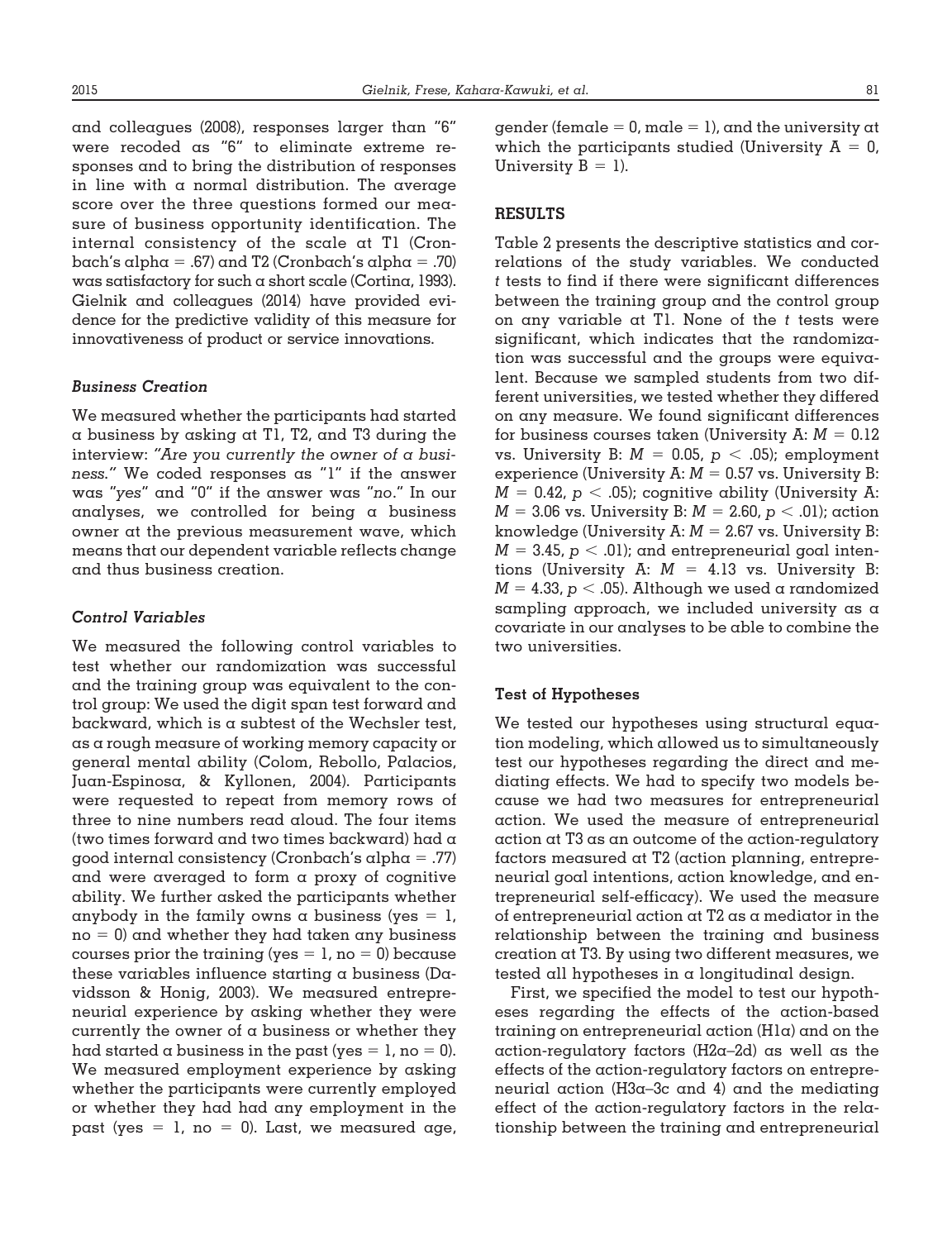|                                                                  |                                                                                            |       |      |                |                     |                         | Intercorrelations and Descriptive Statistics of the Study Variables                                              |                                                                                                                                                                                                                                                                                                                                                                                                     |                                                                                                                                                                                 |                                                                                                                                                                                                                                                         |                                             |                                                                                                                                                                                                                                                                                                                                                                                                                                                                                                                                                                             |                                                                                                                                                                                                                                       |                               |                   |                                                                                                                                                                                                                                                                                                                                                                                                                                           |                                                                                                                          |                          |                  |                                                                                                                                                         |                |        |                         |                              |                                        |         |
|------------------------------------------------------------------|--------------------------------------------------------------------------------------------|-------|------|----------------|---------------------|-------------------------|------------------------------------------------------------------------------------------------------------------|-----------------------------------------------------------------------------------------------------------------------------------------------------------------------------------------------------------------------------------------------------------------------------------------------------------------------------------------------------------------------------------------------------|---------------------------------------------------------------------------------------------------------------------------------------------------------------------------------|---------------------------------------------------------------------------------------------------------------------------------------------------------------------------------------------------------------------------------------------------------|---------------------------------------------|-----------------------------------------------------------------------------------------------------------------------------------------------------------------------------------------------------------------------------------------------------------------------------------------------------------------------------------------------------------------------------------------------------------------------------------------------------------------------------------------------------------------------------------------------------------------------------|---------------------------------------------------------------------------------------------------------------------------------------------------------------------------------------------------------------------------------------|-------------------------------|-------------------|-------------------------------------------------------------------------------------------------------------------------------------------------------------------------------------------------------------------------------------------------------------------------------------------------------------------------------------------------------------------------------------------------------------------------------------------|--------------------------------------------------------------------------------------------------------------------------|--------------------------|------------------|---------------------------------------------------------------------------------------------------------------------------------------------------------|----------------|--------|-------------------------|------------------------------|----------------------------------------|---------|
| Variable                                                         | Time                                                                                       | z     | œ    |                | 2                   | ຕ                       | 4                                                                                                                | S                                                                                                                                                                                                                                                                                                                                                                                                   | ဖ                                                                                                                                                                               | L                                                                                                                                                                                                                                                       | $\infty$                                    | თ                                                                                                                                                                                                                                                                                                                                                                                                                                                                                                                                                                           | $\Xi$                                                                                                                                                                                                                                 | $\Xi$                         | 54                | 53                                                                                                                                                                                                                                                                                                                                                                                                                                        | 14                                                                                                                       | 15                       | 91               | E                                                                                                                                                       | $\frac{8}{16}$ | ā,     | ន                       | 21                           | ឌ<br>22                                | 24      |
| 1. Training group<br>$(0 = \text{control}, 1 = \text{training})$ | F                                                                                          | 0.51  | 0.50 |                |                     |                         |                                                                                                                  |                                                                                                                                                                                                                                                                                                                                                                                                     |                                                                                                                                                                                 |                                                                                                                                                                                                                                                         |                                             |                                                                                                                                                                                                                                                                                                                                                                                                                                                                                                                                                                             |                                                                                                                                                                                                                                       |                               |                   |                                                                                                                                                                                                                                                                                                                                                                                                                                           |                                                                                                                          |                          |                  |                                                                                                                                                         |                |        |                         |                              |                                        |         |
| 2. Action knowledge                                              | Е                                                                                          | 2.84  | 1.59 | ą              |                     |                         |                                                                                                                  |                                                                                                                                                                                                                                                                                                                                                                                                     |                                                                                                                                                                                 |                                                                                                                                                                                                                                                         |                                             |                                                                                                                                                                                                                                                                                                                                                                                                                                                                                                                                                                             |                                                                                                                                                                                                                                       |                               |                   |                                                                                                                                                                                                                                                                                                                                                                                                                                           |                                                                                                                          |                          |                  |                                                                                                                                                         |                |        |                         |                              |                                        |         |
| 3. Action knowledge                                              | $\Gamma2$                                                                                  | 3.96  | 1.87 | $29*$          |                     |                         |                                                                                                                  |                                                                                                                                                                                                                                                                                                                                                                                                     |                                                                                                                                                                                 |                                                                                                                                                                                                                                                         |                                             |                                                                                                                                                                                                                                                                                                                                                                                                                                                                                                                                                                             |                                                                                                                                                                                                                                       |                               |                   |                                                                                                                                                                                                                                                                                                                                                                                                                                           |                                                                                                                          |                          |                  |                                                                                                                                                         |                |        |                         |                              |                                        |         |
| 4. Entre. self-efficacy                                          | $\overline{\mathbb{H}}$                                                                    | 7.83  | 1.19 | S.             | OO.                 |                         |                                                                                                                  |                                                                                                                                                                                                                                                                                                                                                                                                     |                                                                                                                                                                                 |                                                                                                                                                                                                                                                         |                                             |                                                                                                                                                                                                                                                                                                                                                                                                                                                                                                                                                                             |                                                                                                                                                                                                                                       |                               |                   |                                                                                                                                                                                                                                                                                                                                                                                                                                           |                                                                                                                          |                          |                  |                                                                                                                                                         |                |        |                         |                              |                                        |         |
| 5. Entre. self-efficacy                                          | $\mathbb{r}^2$                                                                             | 8.09  | 1.13 | $.21***$       | g                   | ă.                      | ្ត្តី <sub>រ</sub> ំ អំ ដូ ដូ ដូ                                                                                 |                                                                                                                                                                                                                                                                                                                                                                                                     |                                                                                                                                                                                 |                                                                                                                                                                                                                                                         |                                             |                                                                                                                                                                                                                                                                                                                                                                                                                                                                                                                                                                             |                                                                                                                                                                                                                                       |                               |                   |                                                                                                                                                                                                                                                                                                                                                                                                                                           |                                                                                                                          |                          |                  |                                                                                                                                                         |                |        |                         |                              |                                        |         |
| 6. Entre. goal intentions                                        | $\begin{array}{ll} \square & \square & \square \\ \square & \square & \square \end{array}$ | 4.17  | 0.76 | $\overline{a}$ | $-03$               | $\ddot{\rm e}$          |                                                                                                                  | ្តែ<br>ខ្ញុំ មុន ដូ ដូ                                                                                                                                                                                                                                                                                                                                                                              |                                                                                                                                                                                 |                                                                                                                                                                                                                                                         |                                             |                                                                                                                                                                                                                                                                                                                                                                                                                                                                                                                                                                             |                                                                                                                                                                                                                                       |                               |                   |                                                                                                                                                                                                                                                                                                                                                                                                                                           |                                                                                                                          |                          |                  |                                                                                                                                                         |                |        |                         |                              |                                        |         |
| 7. Entre. goal intentions                                        |                                                                                            | 4.19  | 0.69 | $14**$         | $\ddot{\rm s}$      | eg                      |                                                                                                                  |                                                                                                                                                                                                                                                                                                                                                                                                     |                                                                                                                                                                                 |                                                                                                                                                                                                                                                         |                                             |                                                                                                                                                                                                                                                                                                                                                                                                                                                                                                                                                                             |                                                                                                                                                                                                                                       |                               |                   |                                                                                                                                                                                                                                                                                                                                                                                                                                           |                                                                                                                          |                          |                  |                                                                                                                                                         |                |        |                         |                              |                                        |         |
| 8. Action planning                                               |                                                                                            | 2.38  | 1.56 | ළ              | $35**$              | $\ddot{.}3^*$           |                                                                                                                  |                                                                                                                                                                                                                                                                                                                                                                                                     | $\begin{array}{c} \stackrel{*}{\approx} \\ \stackrel{}{\approx} \; \stackrel{}{\approx} \; \stackrel{}{\approx} \; \stackrel{}{\approx} \; \stackrel{}{\approx} \; \end{array}$ | $\begin{array}{c}\n\Xi\vdots \\ \Xi\vdots\n\end{array}$                                                                                                                                                                                                 |                                             |                                                                                                                                                                                                                                                                                                                                                                                                                                                                                                                                                                             |                                                                                                                                                                                                                                       |                               |                   |                                                                                                                                                                                                                                                                                                                                                                                                                                           |                                                                                                                          |                          |                  |                                                                                                                                                         |                |        |                         |                              |                                        |         |
| 9. Action planning                                               |                                                                                            | 3.04  | 1.71 | $23**$         | $\ddot{\mathbf{e}}$ | $42^{**}$               |                                                                                                                  |                                                                                                                                                                                                                                                                                                                                                                                                     |                                                                                                                                                                                 |                                                                                                                                                                                                                                                         | e i                                         |                                                                                                                                                                                                                                                                                                                                                                                                                                                                                                                                                                             |                                                                                                                                                                                                                                       |                               |                   |                                                                                                                                                                                                                                                                                                                                                                                                                                           |                                                                                                                          |                          |                  |                                                                                                                                                         |                |        |                         |                              |                                        |         |
| 10. Business opportunity<br>identification                       | E                                                                                          | 1.62  | 0.78 | S.             | 8                   | S                       |                                                                                                                  |                                                                                                                                                                                                                                                                                                                                                                                                     |                                                                                                                                                                                 |                                                                                                                                                                                                                                                         |                                             | $\ddot{\circ}$                                                                                                                                                                                                                                                                                                                                                                                                                                                                                                                                                              |                                                                                                                                                                                                                                       |                               |                   |                                                                                                                                                                                                                                                                                                                                                                                                                                           |                                                                                                                          |                          |                  |                                                                                                                                                         |                |        |                         |                              |                                        |         |
| 11. Business opportunity<br>identification                       | Γ2                                                                                         | 1.64  | 0.79 | $20**$         | $-0.5$              | So                      | $16**$                                                                                                           | $-3^{*}$                                                                                                                                                                                                                                                                                                                                                                                            | e.                                                                                                                                                                              | $\ddot{A}^*$                                                                                                                                                                                                                                            | $-5$                                        | $\Xi$                                                                                                                                                                                                                                                                                                                                                                                                                                                                                                                                                                       | $.37**$                                                                                                                                                                                                                               |                               |                   |                                                                                                                                                                                                                                                                                                                                                                                                                                           |                                                                                                                          |                          |                  |                                                                                                                                                         |                |        |                         |                              |                                        |         |
| 12. Entre. action                                                | Е                                                                                          | 1.04  | 1.22 | S.             | $23*$               | 90.                     |                                                                                                                  |                                                                                                                                                                                                                                                                                                                                                                                                     |                                                                                                                                                                                 |                                                                                                                                                                                                                                                         |                                             |                                                                                                                                                                                                                                                                                                                                                                                                                                                                                                                                                                             |                                                                                                                                                                                                                                       |                               |                   |                                                                                                                                                                                                                                                                                                                                                                                                                                           |                                                                                                                          |                          |                  |                                                                                                                                                         |                |        |                         |                              |                                        |         |
| 13. Entre. action                                                | $\Gamma 2$                                                                                 | 1.30  | 1.42 | $\ddot{A}^*$   | $.12*$              | $.22**$                 |                                                                                                                  |                                                                                                                                                                                                                                                                                                                                                                                                     |                                                                                                                                                                                 |                                                                                                                                                                                                                                                         |                                             |                                                                                                                                                                                                                                                                                                                                                                                                                                                                                                                                                                             |                                                                                                                                                                                                                                       |                               |                   |                                                                                                                                                                                                                                                                                                                                                                                                                                           |                                                                                                                          |                          |                  |                                                                                                                                                         |                |        |                         |                              |                                        |         |
| 14. Entre. action                                                |                                                                                            | 2.05  | 1.70 | $\ddot{z}$     | È                   | $.17*$                  |                                                                                                                  |                                                                                                                                                                                                                                                                                                                                                                                                     |                                                                                                                                                                                 |                                                                                                                                                                                                                                                         |                                             |                                                                                                                                                                                                                                                                                                                                                                                                                                                                                                                                                                             |                                                                                                                                                                                                                                       |                               |                   |                                                                                                                                                                                                                                                                                                                                                                                                                                           |                                                                                                                          |                          |                  |                                                                                                                                                         |                |        |                         |                              |                                        |         |
| 15. Business creation                                            | E                                                                                          | 0.20  | 0.40 | $-105$         | ā                   | $-33$<br>$-33$<br>$-32$ |                                                                                                                  |                                                                                                                                                                                                                                                                                                                                                                                                     |                                                                                                                                                                                 |                                                                                                                                                                                                                                                         |                                             |                                                                                                                                                                                                                                                                                                                                                                                                                                                                                                                                                                             |                                                                                                                                                                                                                                       |                               |                   |                                                                                                                                                                                                                                                                                                                                                                                                                                           |                                                                                                                          |                          |                  |                                                                                                                                                         |                |        |                         |                              |                                        |         |
| 16. Business creation                                            |                                                                                            | 0.24  | 0.43 |                | Ğ.                  |                         |                                                                                                                  |                                                                                                                                                                                                                                                                                                                                                                                                     |                                                                                                                                                                                 |                                                                                                                                                                                                                                                         |                                             |                                                                                                                                                                                                                                                                                                                                                                                                                                                                                                                                                                             |                                                                                                                                                                                                                                       |                               |                   |                                                                                                                                                                                                                                                                                                                                                                                                                                           |                                                                                                                          | $44**$                   |                  |                                                                                                                                                         |                |        |                         |                              |                                        |         |
| 17. Business creation                                            | <b>PELE</b>                                                                                | 0.43  | 0.50 | .18            |                     |                         | ្នូង ខ្លួន ខ្លួន ដូ ខ្ញ                                                                                          |                                                                                                                                                                                                                                                                                                                                                                                                     |                                                                                                                                                                                 | $\Xi_1 \Xi_2 \Xi_3 \Xi_4 \Xi_5 \Xi_6 \Xi_7$                                                                                                                                                                                                             | :<br>និង ដូ <u>ក្នុង</u><br>ក្នុង ដូច ដូ ដូ | $\begin{array}{cccccccccc} \mathbb{S} & \overset{\ast}{\mathbb{S}} & \overset{\ast}{\mathbb{S}} & \overset{\ast}{\mathbb{S}} & \overset{\ast}{\mathbb{S}} & \overset{\ast}{\mathbb{S}} & \overset{\ast}{\mathbb{S}} & \overset{\ast}{\mathbb{S}} & \overset{\ast}{\mathbb{S}} & \overset{\ast}{\mathbb{S}} & \overset{\ast}{\mathbb{S}} & \overset{\ast}{\mathbb{S}} & \overset{\ast}{\mathbb{S}} & \overset{\ast}{\mathbb{S}} & \overset{\ast}{\mathbb{S}} & \overset{\ast}{\mathbb{S}} & \overset{\ast}{\mathbb$                                                          |                                                                                                                                                                                                                                       | <u>ដ្ឋ ដូច ដូច្នាំ ដូច</u> ទី | រ្នំ<br>ឯកមាន ដំន |                                                                                                                                                                                                                                                                                                                                                                                                                                           | $\begin{array}{ccccccccc} \mathcal{B} & \mathcal{B} & \mathcal{B} & \mathcal{B} & \mathcal{B} & \mathcal{B} \end{array}$ | $15**$<br>$14**$<br>$04$ |                  |                                                                                                                                                         |                |        |                         |                              |                                        |         |
| 18. Age                                                          |                                                                                            | 24.60 | 4.15 | $-02$          | ە<br>ت              | $-0.06$                 |                                                                                                                  |                                                                                                                                                                                                                                                                                                                                                                                                     |                                                                                                                                                                                 |                                                                                                                                                                                                                                                         |                                             |                                                                                                                                                                                                                                                                                                                                                                                                                                                                                                                                                                             |                                                                                                                                                                                                                                       |                               |                   |                                                                                                                                                                                                                                                                                                                                                                                                                                           |                                                                                                                          |                          | រី<br>និង<br>ដូច | $\Xi$                                                                                                                                                   |                |        |                         |                              |                                        |         |
| 19. Gender ( $0 =$ female, $1 =$ male)                           |                                                                                            | 0.60  | 0.49 | ප              | $-02$               | $\ddot{\rm s}$          |                                                                                                                  | $\Xi \; \ddot{\Xi} \; \Xi \; \ddot{\Xi} \; \ddot{\Xi} \; \ddot{\Xi} \; \ddot{\Xi} \; \ddot{\Xi} \; \ddot{\Xi} \; \ddot{\Xi} \; \ddot{\Xi} \; \ddot{\Xi} \; \ddot{\Xi} \; \ddot{\Xi} \; \ddot{\Xi} \; \ddot{\Xi} \; \ddot{\Xi} \; \ddot{\Xi} \; \ddot{\Xi} \; \ddot{\Xi} \; \ddot{\Xi} \; \ddot{\Xi} \; \ddot{\Xi} \; \ddot{\Xi} \; \ddot{\Xi} \; \ddot{\Xi} \; \ddot{\Xi} \; \ddot{\Xi} \; \ddot{\$ |                                                                                                                                                                                 |                                                                                                                                                                                                                                                         |                                             |                                                                                                                                                                                                                                                                                                                                                                                                                                                                                                                                                                             |                                                                                                                                                                                                                                       |                               |                   |                                                                                                                                                                                                                                                                                                                                                                                                                                           |                                                                                                                          |                          |                  | Ę                                                                                                                                                       | $rac{1}{2}$    |        |                         |                              |                                        |         |
| 20. Cognitive ability                                            |                                                                                            | 2.92  | 0.89 | ຣຸ             | $\frac{8}{2}$       | $-0.5$                  |                                                                                                                  |                                                                                                                                                                                                                                                                                                                                                                                                     | 858888                                                                                                                                                                          | $\begin{array}{ccccccccc} \mathcal{B} & \mathcal{B} & \mathcal{B} & \mathcal{B} & \mathcal{B} & \mathcal{B} & \mathcal{B} & \mathcal{B} \\ \mathcal{C} & \mathcal{C} & \mathcal{C} & \mathcal{C} & \mathcal{C} & \mathcal{C} & \mathcal{C} \end{array}$ |                                             | $\begin{array}{cccccc} \stackrel{\ast}{\cdot} & \stackrel{\ast}{\cdot} & \stackrel{\ast}{\cdot} & \stackrel{\ast}{\cdot} & \stackrel{\ast}{\cdot} & \stackrel{\ast}{\cdot} & \stackrel{\ast}{\cdot} & \stackrel{\ast}{\cdot} & \stackrel{\ast}{\cdot} & \stackrel{\ast}{\cdot} & \stackrel{\ast}{\cdot} & \stackrel{\ast}{\cdot} & \stackrel{\ast}{\cdot} & \stackrel{\ast}{\cdot} & \stackrel{\ast}{\cdot} & \stackrel{\ast}{\cdot} & \stackrel{\ast}{\cdot} & \stackrel{\ast}{\cdot} & \stackrel{\ast}{\cdot} & \stackrel{\ast}{\cdot} & \stackrel{\ast}{\cdot} & \stack$ | $\begin{array}{ccc}\n\mathbf{5} & \mathbf{6} & \mathbf{7} & \mathbf{8} & \mathbf{8} \\ \mathbf{5} & \mathbf{6} & \mathbf{7} & \mathbf{8} & \mathbf{8} \\ \mathbf{6} & \mathbf{7} & \mathbf{8} & \mathbf{8} & \mathbf{8}\n\end{array}$ |                               |                   |                                                                                                                                                                                                                                                                                                                                                                                                                                           |                                                                                                                          |                          |                  |                                                                                                                                                         |                | $-0.3$ |                         |                              |                                        |         |
| 21. University $(0 = A, 1 = B)$                                  | គគគ                                                                                        | 0.28  | 0.45 | eg<br>         | $.18**$             | $-12^{*}$               |                                                                                                                  |                                                                                                                                                                                                                                                                                                                                                                                                     |                                                                                                                                                                                 |                                                                                                                                                                                                                                                         |                                             |                                                                                                                                                                                                                                                                                                                                                                                                                                                                                                                                                                             |                                                                                                                                                                                                                                       |                               |                   |                                                                                                                                                                                                                                                                                                                                                                                                                                           |                                                                                                                          |                          |                  |                                                                                                                                                         |                |        |                         |                              |                                        |         |
| 22. Relatives in business <sup>a</sup>                           |                                                                                            | 0.54  | 0.50 | S              | e.                  | 07                      | 3 5 8 9 9 5                                                                                                      |                                                                                                                                                                                                                                                                                                                                                                                                     |                                                                                                                                                                                 |                                                                                                                                                                                                                                                         |                                             |                                                                                                                                                                                                                                                                                                                                                                                                                                                                                                                                                                             |                                                                                                                                                                                                                                       |                               |                   | $\begin{array}{ccc}\n\mathbf{S}_{1} & \mathbf{S}_{2} & \mathbf{S}_{3} & \mathbf{S}_{4} & \mathbf{S}_{5} \\ \mathbf{S}_{2} & \mathbf{S}_{3} & \mathbf{S}_{4} & \mathbf{S}_{5} & \mathbf{S}_{6} & \mathbf{S}_{7} \\ \mathbf{S}_{3} & \mathbf{S}_{4} & \mathbf{S}_{5} & \mathbf{S}_{6} & \mathbf{S}_{7} & \mathbf{S}_{8} \\ \mathbf{S}_{7} & \mathbf{S}_{8} & \mathbf{S}_{9} & \mathbf{S}_{1} & \mathbf{S}_{1} & \mathbf{S}_{2} & \mathbf{S$ | <b>SSSSSSS</b>                                                                                                           |                          |                  | $\begin{array}{ccc} \mathbb{S} & \mathbb{S} & \mathbb{S} & \mathbb{S} \\ \mathbb{S} & \mathbb{S} & \mathbb{S} & \mathbb{S} & \mathbb{S} \\ \end{array}$ |                |        | •ំនួ<br>  ខុ ខុ<br>  មុ |                              |                                        |         |
| 23. Business courses taken <sup>a</sup>                          | E                                                                                          | 0.11  | 0.31 | $-0$           | $\overline{c}$      | S                       |                                                                                                                  |                                                                                                                                                                                                                                                                                                                                                                                                     |                                                                                                                                                                                 |                                                                                                                                                                                                                                                         |                                             |                                                                                                                                                                                                                                                                                                                                                                                                                                                                                                                                                                             |                                                                                                                                                                                                                                       |                               |                   |                                                                                                                                                                                                                                                                                                                                                                                                                                           |                                                                                                                          |                          |                  |                                                                                                                                                         |                |        |                         | È<br>ខ ខ ខ <sup>ដ</sup><br>ខ |                                        |         |
| 24. Entre. experience <sup>a</sup>                               | Е                                                                                          | 0.53  | 0.50 | පූ             | <b>b</b> 5          | S S                     |                                                                                                                  |                                                                                                                                                                                                                                                                                                                                                                                                     |                                                                                                                                                                                 |                                                                                                                                                                                                                                                         |                                             |                                                                                                                                                                                                                                                                                                                                                                                                                                                                                                                                                                             |                                                                                                                                                                                                                                       |                               |                   |                                                                                                                                                                                                                                                                                                                                                                                                                                           |                                                                                                                          |                          |                  |                                                                                                                                                         |                |        | $-03$                   |                              | 55<br>$\overset{**}{1}\overset{**}{2}$ |         |
| 25. Employment experience <sup>a</sup>                           | Е                                                                                          | 0.53  | 0.50 | - 33           |                     |                         |                                                                                                                  |                                                                                                                                                                                                                                                                                                                                                                                                     |                                                                                                                                                                                 |                                                                                                                                                                                                                                                         |                                             |                                                                                                                                                                                                                                                                                                                                                                                                                                                                                                                                                                             |                                                                                                                                                                                                                                       |                               |                   |                                                                                                                                                                                                                                                                                                                                                                                                                                           |                                                                                                                          |                          |                  |                                                                                                                                                         |                |        | È                       |                              |                                        | $.12**$ |
| $=$ ontroproposition. $T1 =$ before the train<br>Note Frite      |                                                                                            |       |      |                |                     |                         | $N=200$ . The Hotel transformation that the train of $N=20$ . The $N=10$ month offers II $N=20$ . The $\alpha=1$ |                                                                                                                                                                                                                                                                                                                                                                                                     |                                                                                                                                                                                 |                                                                                                                                                                                                                                                         |                                             |                                                                                                                                                                                                                                                                                                                                                                                                                                                                                                                                                                             |                                                                                                                                                                                                                                       |                               |                   |                                                                                                                                                                                                                                                                                                                                                                                                                                           |                                                                                                                          |                          |                  |                                                                                                                                                         |                |        |                         | $= 50$                       |                                        |         |

**TABLE 2**

TABLE 2

 yes.  $= no, 1 =$ no,  $= 304$ );  $\degree$  0  $=$  $\overline{a}$  $\frac{1}{2}$  $= 12$  month after T1 ( $N =$  $\tilde{z}$  $\frac{1}{2}$ Ď  $\vec{p}$ лиц 14 III  $= 337$ ); T3  $=$  $\frac{1}{2}$ ;ر دد  $=$  directly after the training  $(N =$ wh Burum Ě Ц allectly aller  $=$  384); T2  $=$ 71 '(FOO  $=$  before the training  $(N =$ n) Buru ₹ 3 ש<br>ב  $=$  entrepreneurial;  $T1 =$  $\vec{a}$ E.  $\mu$ ote. Lntre. = entreprem<br>\*  $p < .05$ ; \*\*  $p < .01$ .  $p^* p < 0.05$ ;  $p^* p < 0.01$ . *Note.* Entre. -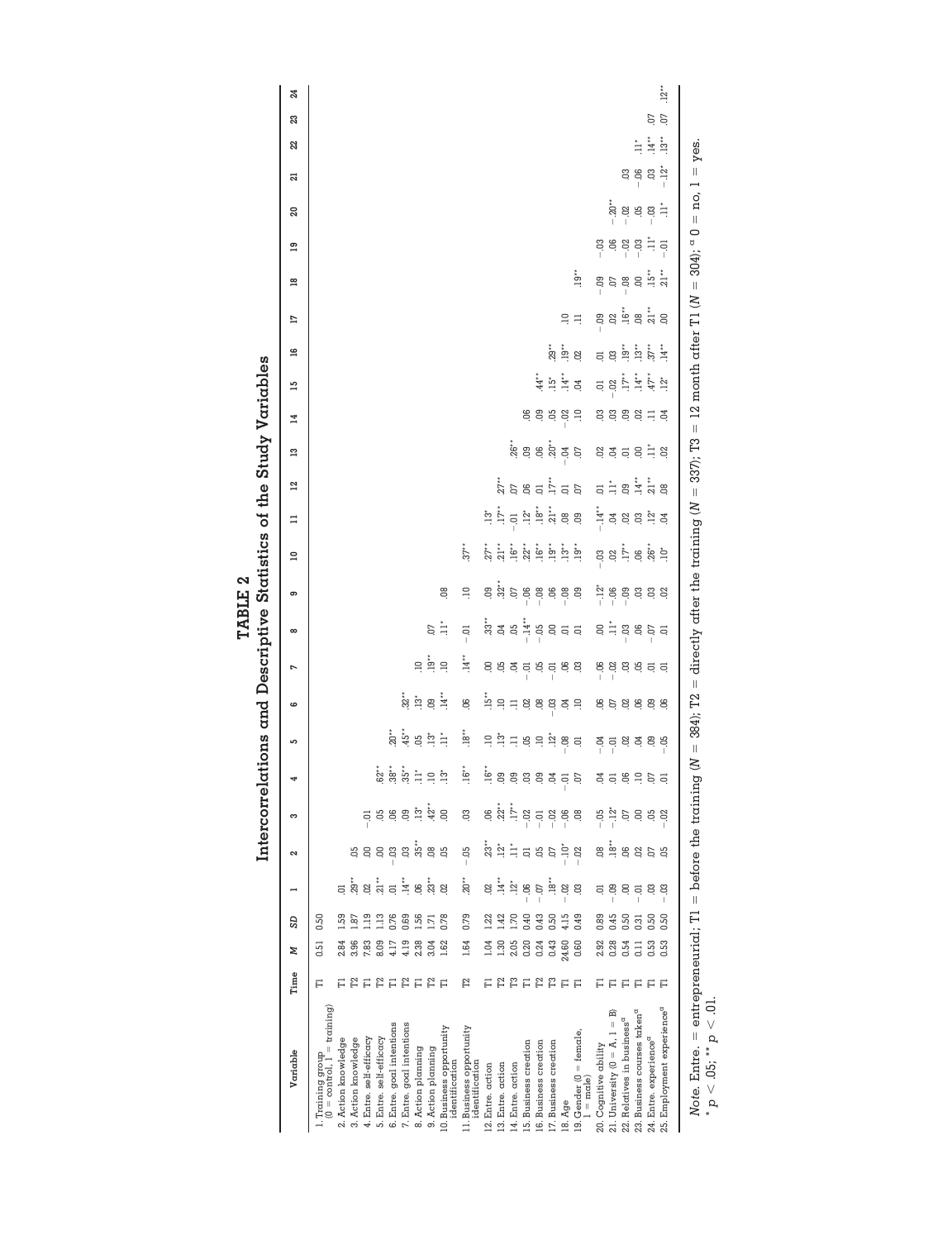action (H5). In the model, we controlled for university and for the action-regulatory factors at T1 and entrepreneurial action at T2 to have a true prediction model. The model included an interaction effect between action planning and entrepreneurial goal intentions. To account for the fact that we included an interaction effect in a structural equation model, we followed the recommendations by Cortina, Chen, and Dunlap (2001) and Williams, Edwards, and Vandenberg (2003). We computed aggregate measures of our variables as described in the section on the study measures. We then computed the interaction term for action planning and entrepreneurial goal intentions by multiplying the respective centered aggregate measures. We determined the factor loadings and measurement errors for our aggregate measures and for our interaction terms to fix the respective values in our model. The factor loadings are set equal to the square roots of the measures' reliabilities, and the measurement errors are set equal to the measures' variance multiplied by one minus their reliabilities. We calculated the reliability of the interaction terms according to the approach developed by Bohrnstedt and Marwell (1978) and used the reliabilities to determine the factor loadings and measurement errors for the interaction terms. To test the fit of our model, we used the Satorra and Bentler (1994) correction which adjusts standard errors and  $\chi^2$  statistics according to the degree of non-normality in case an interaction term is included in the model. We evaluated the fit of our overall model with the root mean square error of approximation (RMSEA), the squared root mean residual (SRMR), and the comparative fit index (CFI). According to recommendations by Hu and Bentler (1999) an RMSEA smaller than .06, an SRMR smaller than .08, and CFI larger than .95 indicate good model fit.

The results for the model showed  $\alpha$  good fit (Satorra & Bentler corrected  $\chi^2$ (37) = 53.05; RMSEA = .04;  $\mathrm{SRMR}$  = .05; CFI = 0.95). We examined the path coefficients to test our hypotheses (see Figure 2a). We found significant effects of the training on all four action-regulatory factors, supporting H2a–2d. Specifically, we found positive effects on action planning ( $\beta$  = .22,  $p$  < .01); entrepreneurial goal intentions ( $\beta$  = .16,  $p$   $<$  .05); action knowledge ( $\beta = .32$ ,  $p < .01$ ); and entrepreneurial self-efficacy ( $\beta$  = .27,  $p <$  .01). With regard to the effects of the action-regulatory factors on entrepreneurial action, we found a positive and significant path from action knowledge to entrepreneurial action supporting H3c ( $\beta$  = .15,  $p$  < .05). We did not find support for H3a, which stated that entrepreneurial goal intentions has a positive effect on entrepreneurial action ( $\beta$  = .08, *ns*.) or for H3b, stating that entrepreneurial self-efficacy has a positive effect on entrepreneurial action ( $\beta$  = .07, *ns*.). The findings supported H4, that action planning moderates the effect of entrepreneurial goal intentions on entrepreneurial action. The path coefficient of the interaction term between action planning and entrepreneurial goal intentions on entrepreneurial action was positive and significant ( $\beta$  = .15,  $p < .05$ ). To interpret the interaction, we created a plot (see Figure 3) by adapting the procedure described by Aiken and West (1991). Figure 3 shows a positive relationship between entrepreneurial goal intentions and entrepreneurial action in cases of high action planning but not in cases of low action planning.

Last, we calculated the indirect effect of the training on entrepreneurial action through the action-regulatory factors. The indirect effect was positive and significant (indirect effect: .27,  $p < .05$ ), supporting Hla that the training has an (indirect) effect on entrepreneurial action. A significant indirect effect indicates a mediation effect (Preacher & Hayes, 2004). To further examine the mediation effect, we included  $\alpha$  path from the training to entrepreneurial action. The additional path did not lead to a significant improvement in model fit (Satorra-Bentler corrected  $\chi^2$  (36) = 52.78; corrected  $\chi^2$ -difference (1) = 0.27, *ns*.) and the path

Entrepreneurial

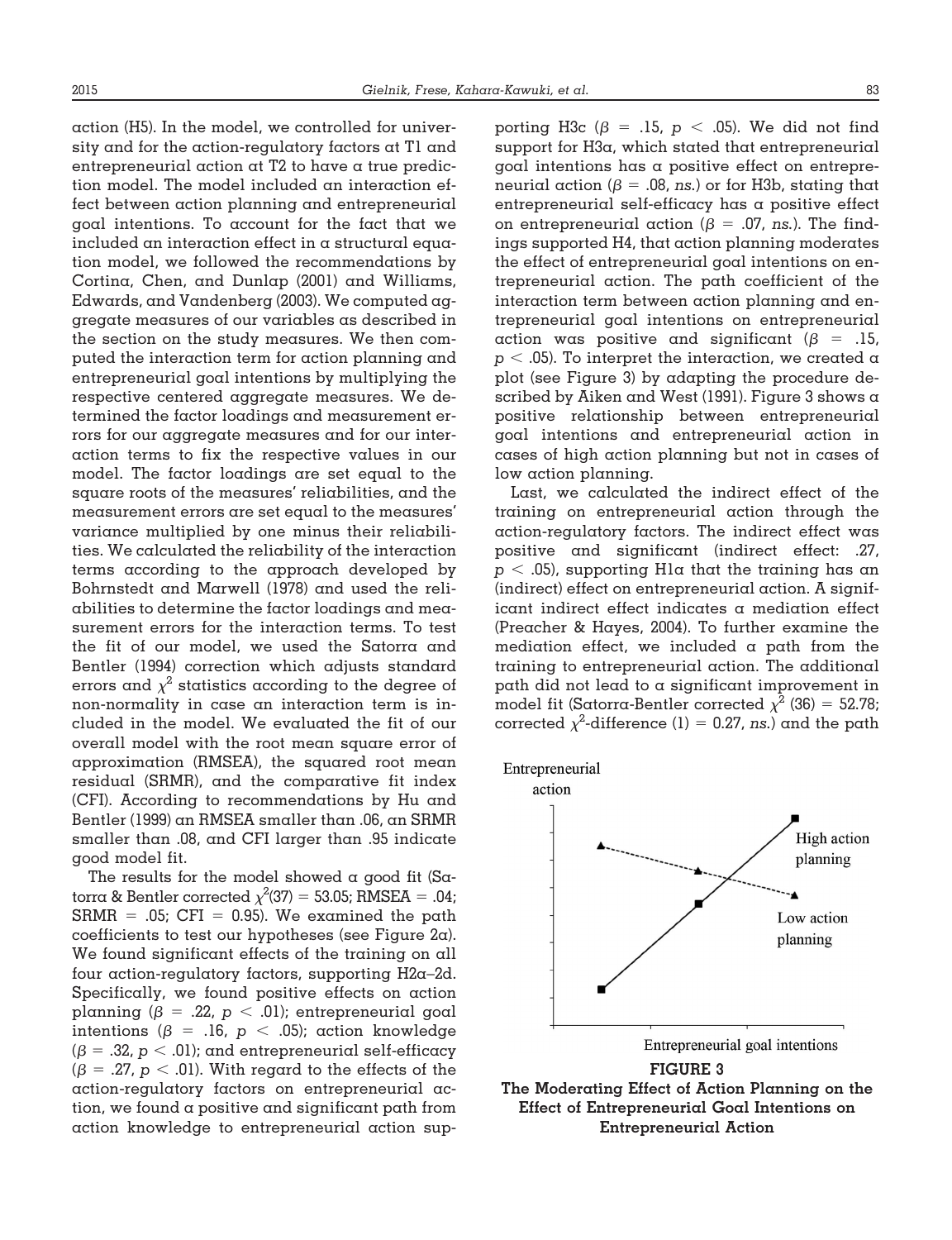was not significant ( $\beta$  = .02, *ns*.). Our findings thus suggest that the action-regulatory factors fully mediate the effect of the training on entrepreneurial action, supporting H5.

We specified a second model to test our hypotheses regarding the effects of the action-based training on business creation (H1b) and the mediating function of business opportunity identification and entrepreneurial action in this relationship (H6). In the second model, the dependent variable was business creation at T3. We controlled for university, for entrepreneurial action, and for business opportunity identification at T1, and for business creation at T2 to have a true prediction model. The initial model did not result in a satisfactory model fit ( $\chi^2(7) = 16.93$ ; RMSEA = .07; SRMR = .03;  $\mathrm{CFI}$  = 0.94). Including a direct path from the training to business creation significantly improved the model fit  $(\chi^2$  difference (1) = 5.17,  $p$  < .05). The modified model showed a good fit ( $\chi^2(6) = 11.22$ ;  $RMSEA = .06$ ;  $SRMR = .03$ ;  $CFI = 0.97$ ). We examined the path coefficients of the modified model to test our hypotheses (see Figure 2b). The direct effect of the training on business creation was positive and significant ( $\beta = .14$ ,  $p < .05$ ) supporting Hypothesis 1b. Furthermore, we found significant paths from entrepreneurial action ( $\beta = .14$ ,  $p < .01$ ) and from opportunity identification ( $\beta$  = .14,  $p < .05$ ) to business creation. We also found a significant effect of the training on business opportunity identification ( $\beta$  = .25,  $p$  < .01). The direct effect of the training on entrepreneurial action was not significant ( $\beta = .09$ , *ns.*); this corresponds to our findings that there is no direct effect but an indirect effect of the training on entrepreneurial action through the action-regulatory factors. Furthermore, we found a significant indirect effect of the training on business creation through entrepreneurial action and business opportunity identification (indirect effect = .05,  $p<$  .05). Given that the model with  $\alpha$  path from the training to business creation showed a better model fit and that the path was significant, the findings suggests that entrepreneurial action and business opportunity identification partially mediate the effect of the training on business creation (Preacher & Hayes, 2008). Thus, H6 was partially supported.

# **DISCUSSION**

Our aim here was to investigate how an actionbased entrepreneurship training transmits its effects on entrepreneurial action and business creation. We developed a general model integrating short- and long-term training outcomes (i.e., action-regulatory factors, entrepreneurial action, business opportunity identification, and business creation). We postulated that the training has an effect on entrepreneurial action through actionregulatory mechanisms and thus, that actionregulatory mechanisms play an important role in the process leading to business creation. We developed an action-based entrepreneurship training following guidelines by action regulation theory (Frese & Zapf, 1994). We evaluated the training in a randomized controlled field experiment. Our 12-month evaluation study showed that the training had a significant impact on business creation: Students in the training group were significantly more likely to start  $\alpha$  new business than students in the control group. In line with our hypotheses, the training had significant effects on entrepreneurial goal intentions, action planning, action knowledge, and entrepreneurial self-efficacy. Action knowledge and the interaction between entrepreneurial goal intentions and action planning were significant predictors of entrepreneurial action. The action-regulatory factors fully mediated the effect of the training on entrepreneurial action. Furthermore, the training had positive effects on business opportunity identification; business opportunity identification and entrepreneurial action partially mediated the effect of the training on starting  $\alpha$  new business. We think that our findings have several theoretical and practical implications.

#### **Theoretical Implications**

Several scholars have emphasized that entrepreneurship trainings should be action-based to promote entrepreneurial action and business creation (Barr et al., 2009; Fiet, 2001a; Gorman et al., 1997; Honig, 2004; Oosterbeek et al., 2010; Rasmussen & Sorheim, 2006). In general, entrepreneurship trainings have a positive effect (Martin et al., 2013); however, the theoretical questions of why and how such trainings exert an effect have not been investigated. We showed that action-regulatory factors mediated the effect of the training on entrepreneurial action. To our knowledge, we present the first study that investigates a comprehensive set of mediators linking an action-based entrepreneurship training and entrepreneurial action. The study thus contributes to developing a theory of action-based entrepreneurship trainings that explain why and how these trainings work. Our find-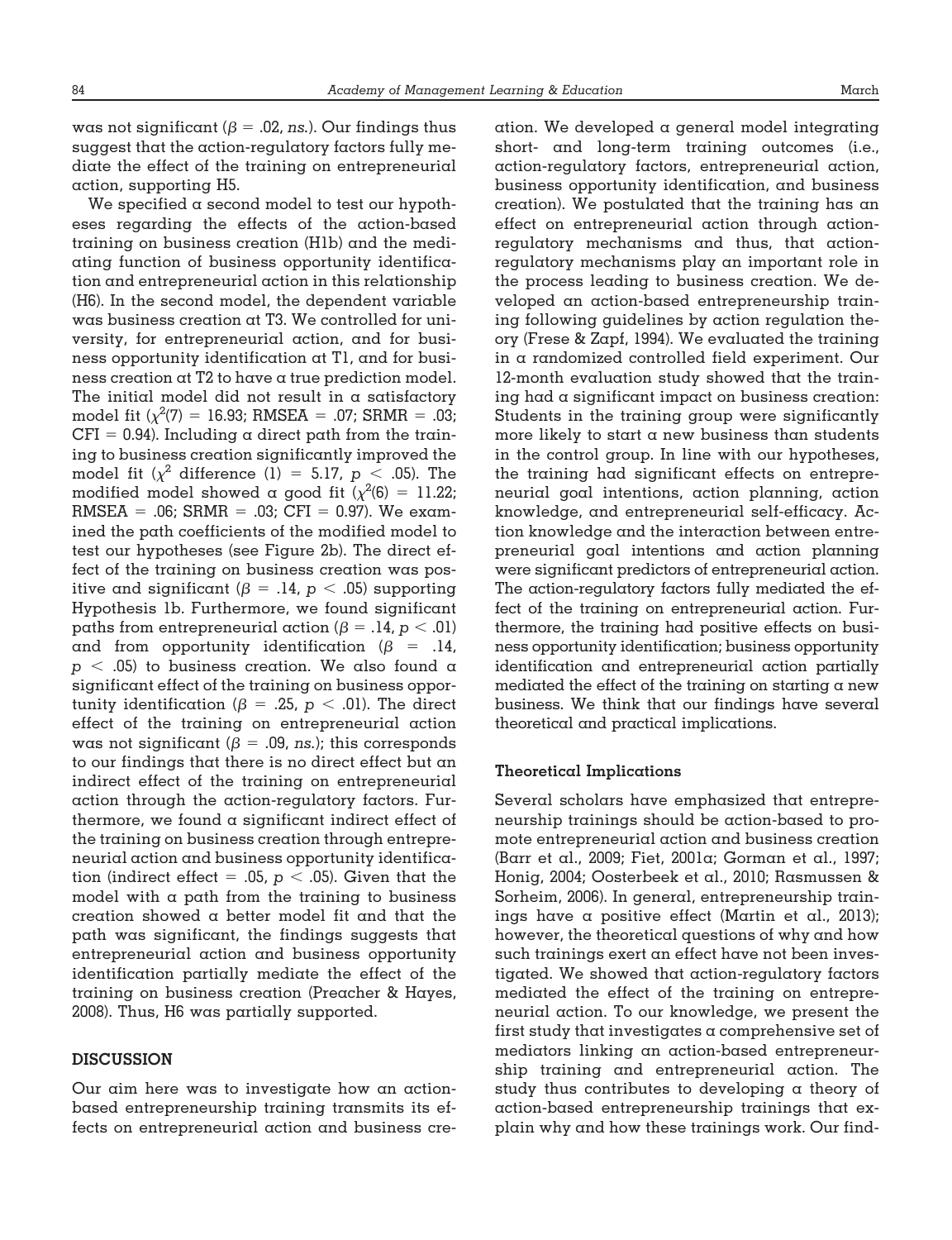ings suggest that action-regulatory factors are important mechanisms underlying the relationship between action-based entrepreneurship trainings and entrepreneurial action. We thus provide an action-regulatory explanation for the positive effects of such trainings.

Our study also adds to the extant literature on drivers of entrepreneurial action. Scholars have recently emphasized that entrepreneurial action is far from being understood, and they have called for more research shining a spotlight on it (Venkataraman, Sarasvathy, Dew, & Forster, 2012). Previous studies on drivers of entrepreneurial action have more or less explicitly referred to expectancyvalue models to explain entrepreneurial action. For example, theoretical and empirical studies have investigated the role of uncertainty by suggesting that assessments of feasibility and desirability influence entrepreneurial action (McKelvie, Haynie, & Gustavsson, 2011; McMullen & Shepherd, 2006). Similarly, scholars have examined value and expectations in the form of images (Mitchell & Shepherd, 2010); perceptions (Edelman & Yli-Renko, 2010); or outcome and ability expectations (Cassar, 2010; Koellinger, Minniti, & Schade, 2007; Townsend et al., 2010). The line of reasoning underlying this research is that more positive values and expectations translate into stronger entrepreneurial goal intentions and eventually lead to entrepreneurial actions (Ajzen, 1991; Bird, 1988; Kolvereid & Isaksen, 2006; Krueger, Reilly, & Carsrud, 2000).

However, scholars have questioned the strength of the relationship between intentions and actions, calling for a broader view on predictors of entrepreneurial action (Davidsson & Honig, 2003; Katz, 1990; Souitaris et al., 2007). Scholars have argued that intentions are the starting point of entrepreneurial actions, but other action-regulatory factors are necessary to translate intentions into actions (Frese, 2009; Gollwitzer, 1999). We elaborated how action-regulatory factors beyond entrepreneurial goal intentions influence entrepreneurial action. Our theoretical model thus adds to the literature by providing a more comprehensive framework on direct antecedents of entrepreneurial action. The theoretical model goes beyond other theories that seek to explain action, such as goal-setting theory (Locke & Latham, 2002) or the theory of planned behavior (Ajzen, 1991) because these theories do not discuss the importance of action planning or action knowledge as explicitly as does action regulation theory.

Specifically, the significant finding of the interaction between entrepreneurial goal intentions and action planning contributes to the extant literature, which assumed a direct effect of goal intentions on action (e.g., Bird, 1988; Krueger et al., 2000). We found that entrepreneurial goal intentions alone had only a weak (nonsignificant) effect on entrepreneurial action. Our finding suggests that entrepreneurial goal intentions must be complemented with action plans to lead to entrepreneurial actions. This finding is in line with research demonstrating how implementation intentions reduce the gap between goal intentions and actions (Ajzen, Czasch, & Flood, 2009; Gollwitzer, 1999). Implementation intentions are related to action plans as they are formed through specifying the when, where, and how of actions (Gollwitzer, 1999). Consequently, theoretical models predicting entrepreneurial action increase their validity by considering the combined effects of goal intentions and action planning. Furthermore, the significant finding of action knowledge adds to research that has studied the importance of critical know-how for entrepreneurial action (Baum & Bird, 2010; Edelman et al., 2008). Action knowledge is an important action-regulatory factor that provides the cognitive basis for smooth and efficient actions.

With regard to our findings that entrepreneurial goal intentions in combination with action planning are two factors important for entrepreneurial action, we note that other entrepreneurship scholars have suggested that approaches focusing less on goals and planning might be more effective. For example, Sarasvathy (2001) has suggested that effectuation is a promising approach for entrepreneurs to take action because it helps to deal with uncertainties and contingencies. *Effectuation* means that entrepreneurs do not specify a goal and then look for the means they need to achieve the goal, but start with the means available to them and then set out to test what effects they can create with those means. Similarly, Baker and colleagues (Baker & Nelson, 2005; Baker, Miner, & Eesley, 2003) have described the usefulness of bricolage for entrepreneurship. *Bricolage* emphasizes the importance of not planning in detail but improvising and making do by recombining the resources at hand. We do not think that action planning on the one hand and effectuation and bricolage on the other are two opposing approaches. In effectuation, entrepreneurs must have at least a rough idea of what they want to achieve with their available means. This requires a certain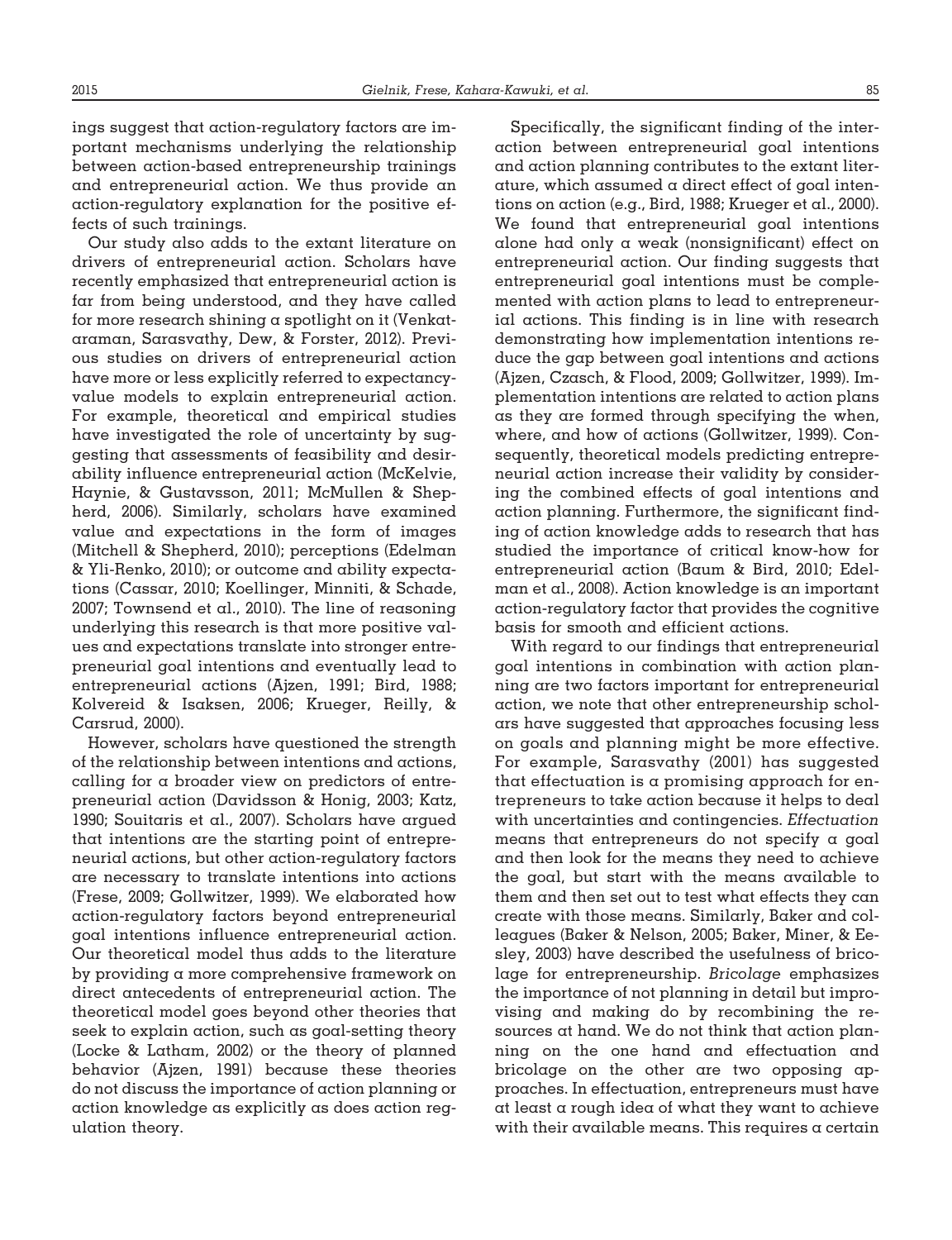degree of action planning about how to employ the resources. Also in bricolage, entrepreneurs' actions are not random or based on trial and error; rather, planning and execution of action converge, which means that entrepreneurs do some shortterm planning that is particularly responsive to environmental demands. This means that action planning has an important function also in effectuation and bricolage.

The significant effects of entrepreneurial action and business opportunity identification on business creation support theories ascribing a central role to business opportunity identification and exploitation (entrepreneurial action) for entrepreneurship (Shane & Venkataraman, 2000). Furthermore, our findings showed that these two factors only partially mediated the effect of the training on starting  $\alpha$  new business. There was still  $\alpha$  significant direct effect of the training. This means that the training affected additional factors relevant for starting a business. For example, it may be the case that the groups formed in the training provided social capital that lasted even beyond the training, which then helped to successfully start a business (Davidsson & Honig, 2003).

Last, we think that the context of our study also contributes to the entrepreneurship literature. We conducted our study in a developing country, where entrepreneurship plays an important role for economic development and wealth creation (Mead & Liedholm, 1998). Developing countries need to establish a sound base of small enterprises to create a sufficient number of job opportunities and to boost their economic development (Nelson & Johnson, 1997). Scholars note that entrepreneurship research has so far almost exclusively focused on North America and Europe (Bruton, Ahlstrom, & Obloj, 2008); however, people living in developing countries form the majority of the world (Arnett, 2008). Therefore, developing and testing theoretical models that explain successful entrepreneurship in developing countries is an important scholarly task. Our study is a step in this direction.

# **Practical Implications**

Promoting entrepreneurship is a key issue on many policy agendas in both developing and developed countries (Nelson & Johnson, 1997; Nkirina, 2010). Entrepreneurial firms contribute to the creation of new jobs, growth in productivity, and to national GDP growth (Carree & Thurik, 2003, 2008; Van Praag & Versloot, 2007). Governments have introduced regulatory reforms and more entrepreneurship courses to promote entrepreneurship, but the question is which of these interventions are really effective? We evaluated our training over a period of 12 months and provided evidence that the training is effective in promoting entrepreneurship. The training increased the number of entrepreneurs. The training put a particular focus on action. Based on action regulation theory (Frese & Zapf, 1994) our training method was particularly helpful in changing students' behavior and in prompting them to become entrepreneurs after the training course. This training may offer an option for governments and development or aid agencies that seek to further establish entrepreneurship education. Particularly in countries such as Uganda, where the unemployment rate is very high, actionbased entrepreneurship trainings may provide the necessary skills and knowledge to start a business and to pursue the career option of an entrepreneur.

It is important to note, however, that actionbased courses may be in conflict with the requirements of academic courses. Courses that are graded as part of the credit system have to meet academic standards, which may be difficult to combine with the more open setting of  $\alpha$  training that requires students to go back and forth in the entrepreneurial process; starting  $\alpha$  new business is an idiosyncratic process that requires flexibility. It may be difficult to put such  $\alpha$  course into standardized grading schemas (Rasmussen & Sorheim, 2006; Solomon, 2007). We suggest to offer add-on, practical courses for students about to finish their studies.

Our study has also practical implications for future studies evaluating the effectiveness of entrepreneurship trainings. Entrepreneurial goal intentions alone may have a positive effect on action; however, this effect is not so strong. We found that entrepreneurial goal intentions are necessary but not sufficient predictors of action; entrepreneurial goal intentions instigate actions only when entrepreneurs specify what they will do and how they will do it. This finding implies that intervention programs focusing only on increasing the strength of entrepreneurial goal intentions without increasing the level of action planning do not have a positive impact on entrepreneurship. In addition, entrepreneurial goal intentions and action planning must be part of the evaluation to assess the effectiveness of training interventions.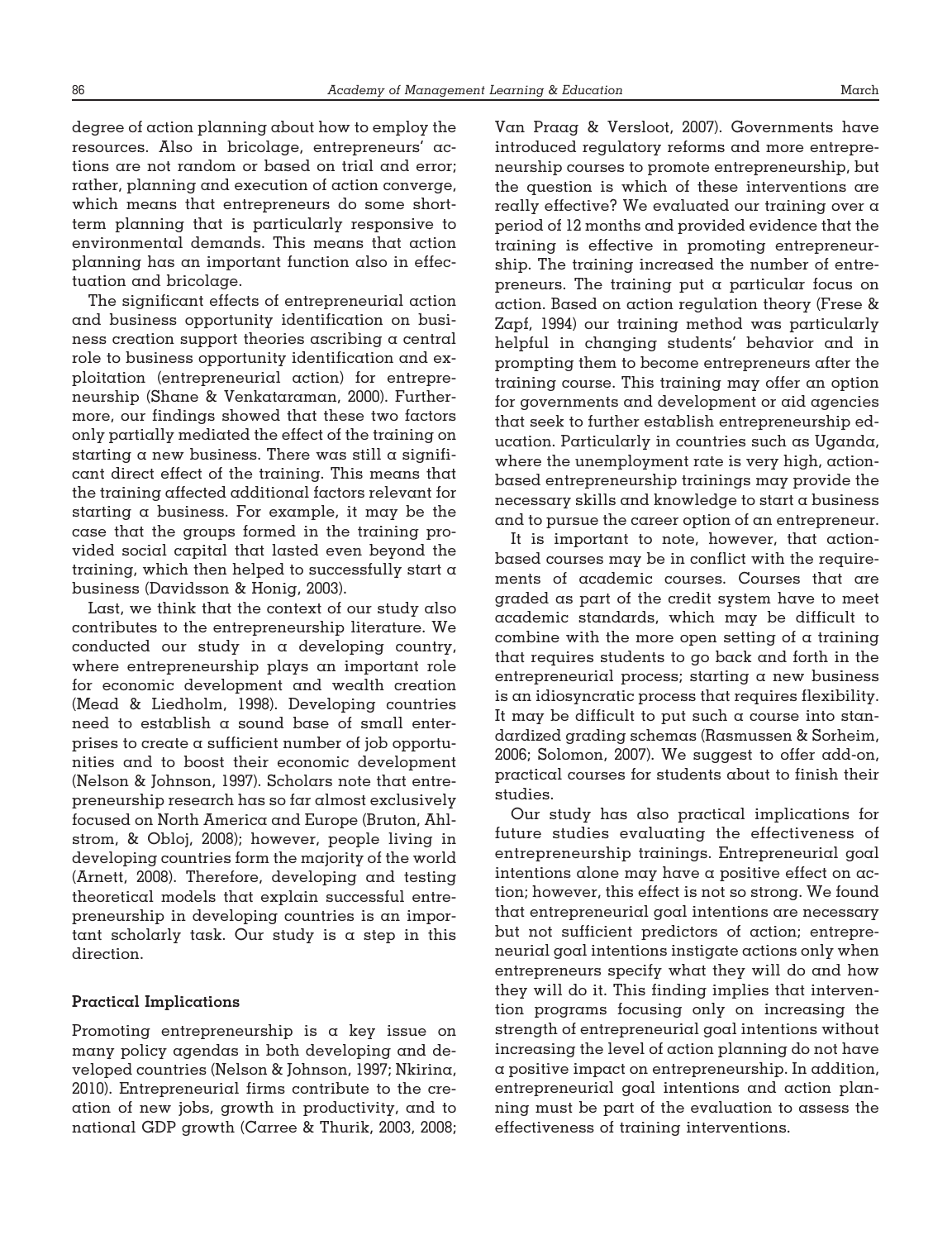#### **Strengths, Limitations, and Implications for Future Research**

We think that the methodology of our study is  $\alpha$ contribution to the literature. By conducting a randomized field experiment with a control group, we provide a rigorous test of the hypothesis that action-regulatory factors have an important function for entrepreneurial action and starting a business. Martin and colleagues (2013) have noted that more evaluation studies are needed that use a preposttest design with a randomized control group. We employed a longitudinal design with a randomized control group examining the participants before the training and two times after the training. This design allowed us to make causal conclusions regarding the impact of the training. Our study thus contributes to the growing body of entrepreneurship education research in higher (tertiary) education (Bechard & Gregoire, 2005; Kabongo & Okpara, 2010; Katz, 2003; Klandt, 2004; Solomon, 2007) and overcomes some methodological problems of previous research evaluating entrepreneurship education, such as lack of basic controls in the form of pretesting, lack of longitudinal designs, lack of randomized control groups to compare the intervention to  $\alpha$  nontreatment control group, or an overreliance on subjective measures instead of objective performance measures to assess the impact of the intervention (Glaub & Frese, 2012; Henry, 2004; Honig, 2004; McMullan, Chrisman, & Vesper, 2001; Souitaris et al., 2007; Von Graevenitz et al., 2010).

We note that the context of our study might be  $\alpha$ potential limitation. We conducted it in Uganda, which is among the top countries in entrepreneurial activity (Namatovu, Balunywa, Kyejjusa, & Dawa, 2011) and ranks 193rd in gross national income (US \$460 per capita; World Bank, 2010). An important question is whether our findings are generalizable and whether they also hold in moredeveloped countries. The higher propensity in Uganda to engage in entrepreneurial activity may facilitate starting a real venture. Students in Uganda are probably more inclined toward entrepreneurship than those in other parts of the world. In fact, we observed in the training that the students quickly responded to our request to engage in real entrepreneurial activities outside the classroom. However, research shows that in other settings, students also have a positive attitude toward becoming involved in the start-up process of a real business during a training course (Barr et

al., 2009; Oosterbeek et al., 2010; Rae, 2009; Rasmussen & Sorheim, 2006). This suggests that the general concept of the training is applicable in different contexts.

We also note that depending on the context, different aspects of the four action-regulatory factors might be more or less important. For example, action planning might be more important in cultures with high uncertainty-avoidance (Rauch, Frese, & Sonnentag, 2000). Also, in countries with  $\alpha$  highly regulatory business environment, action knowledge about how to deal with legal and regulatory issues might be more important than in countries where the regulatory framework is less pronounced (e.g., Uganda). In the latter countries, action knowledge about more informal procedures might be more important, for example, how to protect business concepts independent of legal regulations. Furthermore, we note that there might be dynamic relationships between the actionregulatory factors (Lord, Diefendorff, Schmidt, & Hall, 2010). For example, there may be recursive effects between action knowledge, entrepreneurial goals, and action planning. Future research investigating these relationships would contribute to our understanding of how action-regulatory factors dynamically influence entrepreneurial action.

Related to the question of the generalizability of our findings is the fact that we were able to observe an increase in business owners within a period of 12 months. We think that the generally high level of entrepreneurial activity and the economic conditions of a developing country foster an accelerated accomplishment of the entrepreneurial process. Thus, we expect that in other contexts, it may take longer for the training to show its positive impact on entrepreneurship. This calls for longer evaluation periods in more developed contexts, such as the United States or Europe. We also note that all students applied for the training, meaning that they were generally interested in entrepreneurship. This might contribute to their fast implementation of new businesses. Furthermore, it might be possible that our training is particularly effective in combination with students who are inclined toward entrepreneurship. Although discussions with the students revealed that some had not considered entrepreneurship to be a career option before the training, it is important to replicate our study with students of a more general population.

Also important is to consider some measurement issues. Our measure of entrepreneurial goal inten-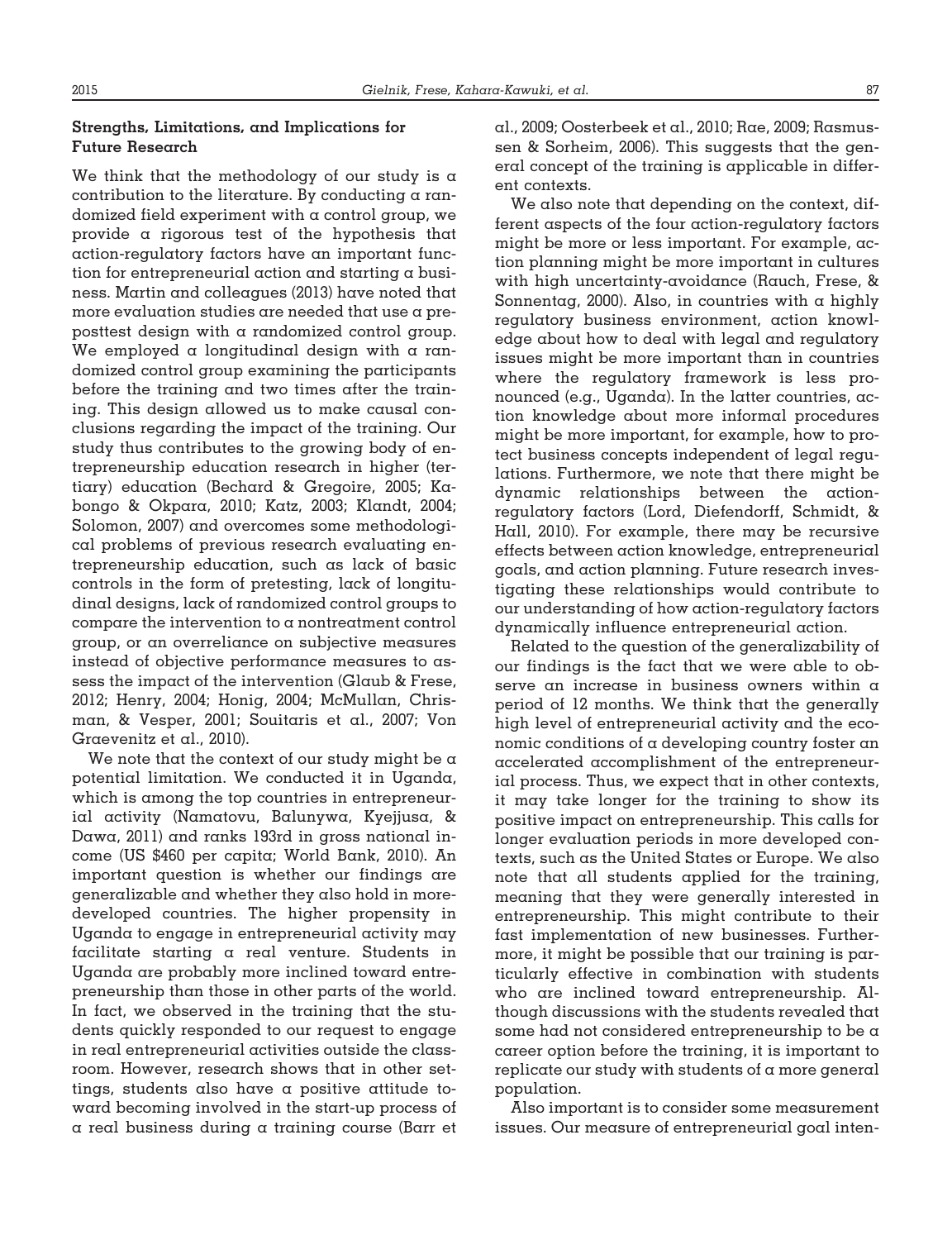tions may be cleaner than some other measures, and thus, it may be more conservative. Some measures of goal intentions include a prediction, such as "It is likely that I will personally own a small business in the relatively near future" (Crant, 1996) or "How likely are you to be working full-time for the new business in one year from now?" (Kolvereid & Isaksen, 2006). Such a prediction probably includes not only the intention, but also action planning, which means that these measures may cover aspects of both constructs.

With regard to our findings, we note that the effects may have been partly caused by trainers' heightened attention toward or expectations of the students (see Eden, 1990; Rosenthal, 1994). Research has shown that these effects may increase subjects' performance on a given task. It is important to note that in the research on attention and expectation effects, the subjects show higher performance on tasks they are regularly working on. Starting a new business, however, is a lifechanging event with implications for one's entire future career. We therefore think that attention or expectation effects play only a minor role in our study. It is also possible to argue that the significant effects are due to demoralization or discouragement in the control group, as they did not receive the training. However, examining the means of the training group and the control group indicates that the significant effects are driven by an increase in the training group rather than  $\alpha$  decrease in the control group.

With regard to the general objective of our training to increase the start-up rate, we have to note that some scholars have questioned the approach of generally increasing the number of start-ups (Shane, 2009). Instead, a general objective of entrepreneurship education should be to generate more economic and social value (Neck & Greene, 2011). We conducted our study in a developing country, and our training participants were undergraduates. In developing countries, entrepreneurship is an important alternative because of unfavorable job market conditions (Mead & Liedholm, 1998). However, a major problem in developing countries is that a large of part of entrepreneurship is necessity-motivated or marginal businesses with little potential for creating wealth (Van Stel, Carree, & Thurik, 2005). Research has shown that enrollment in tertiary education has a positive effect on entrepreneurship that is not motivated by necessity (Van Stel, Storey, & Thurik, 2007). Similarly, higher education has a positive effect on transforming informal businesses into formal ones (Sonobe, Akoten, & Otsuka, 2011). Thus, increasing the number of start-ups among undergraduates should promote the type of entrepreneurship that creates economic and social value.

# **CONCLUSIONS**

Our study showed that action-regulatory mechanisms are of central importance in entrepreneurship, and they help to explain how action-based entrepreneurship trainings have a positive impact on entrepreneurship. Promoting entrepreneurship is possible if during trainings, trainers take into consideration action-regulatory mechanisms important for entrepreneurial action.

#### **REFERENCES**

- Acul-Ocoro. 2008. Taxpayer registration: An easy guide to understanding my taxes. *Uganda Revenue Authority,* 5.
- Adler, P. S., & Kwon, S.-W. 2002. Social capital: Prospects for a new Concept. *Academy of Management Review,* 27: 17– 40.
- Aiken, L. S., & West, S. G. 1991. *Multiple regression: Testing and interpreting interactions.* Newbury Park, CA: Sage.
- Ajzen, I. 1991. The theory of planned behavior. *Organizational Behavior and Human Decision Processes,* 50: 179 –211.
- Ajzen, I., Czasch, C., & Flood, M. G. 2009. From intentions to behavior: Implementation intention, commitment, and conscientiousness. *Journal of Applied Social Psychology,* 39: 1356 –1372.
- Ardichvili, A., Cardozo, R., & Ray, S. 2003. A theory of entrepreneurial opportunity identification and development. *Journal of Business Venturing,* 18: 105–123.
- Arnett, J. J. 2008. The neglected 95%: Why American psychology needs to become less American. *American Psychologist,* 63: 602– 614.
- Asvoll, H., & Jacobsen, P. J. 2012. A case study: Action based entrepreneurship education how experience problems can be overcome and collaboration problems mitigated. *Journal of Entrepreneurship Education,* 15: 75–97.
- Baker, T., Miner, A. S., & Eesley, D. T. 2003. Improvising firms: Bricolage, account giving and improvisational competencies in the founding process. *Research Policy,* 32: 255–276.
- Baker, T., & Nelson, R. E. 2005. Creating something from nothing: Resource construction through entrepreneurial bricolage. *Administrative Science Quarterly,* 50: 329 –366.
- Bandura, A. 1989. Human agency in social cognitive theory. *American Psychologist,* 44: 1175–1184.
- Baron, R. A. 2007a. Behavioral and cognitive factors in entrepreneurship: Entrepreneurs as the active element in new venture creation. *Strategic Entrepreneurship Journal,* 1: 167– 182.
- Baron, R. A. 2007b. Entrepreneurship: A process perspective. In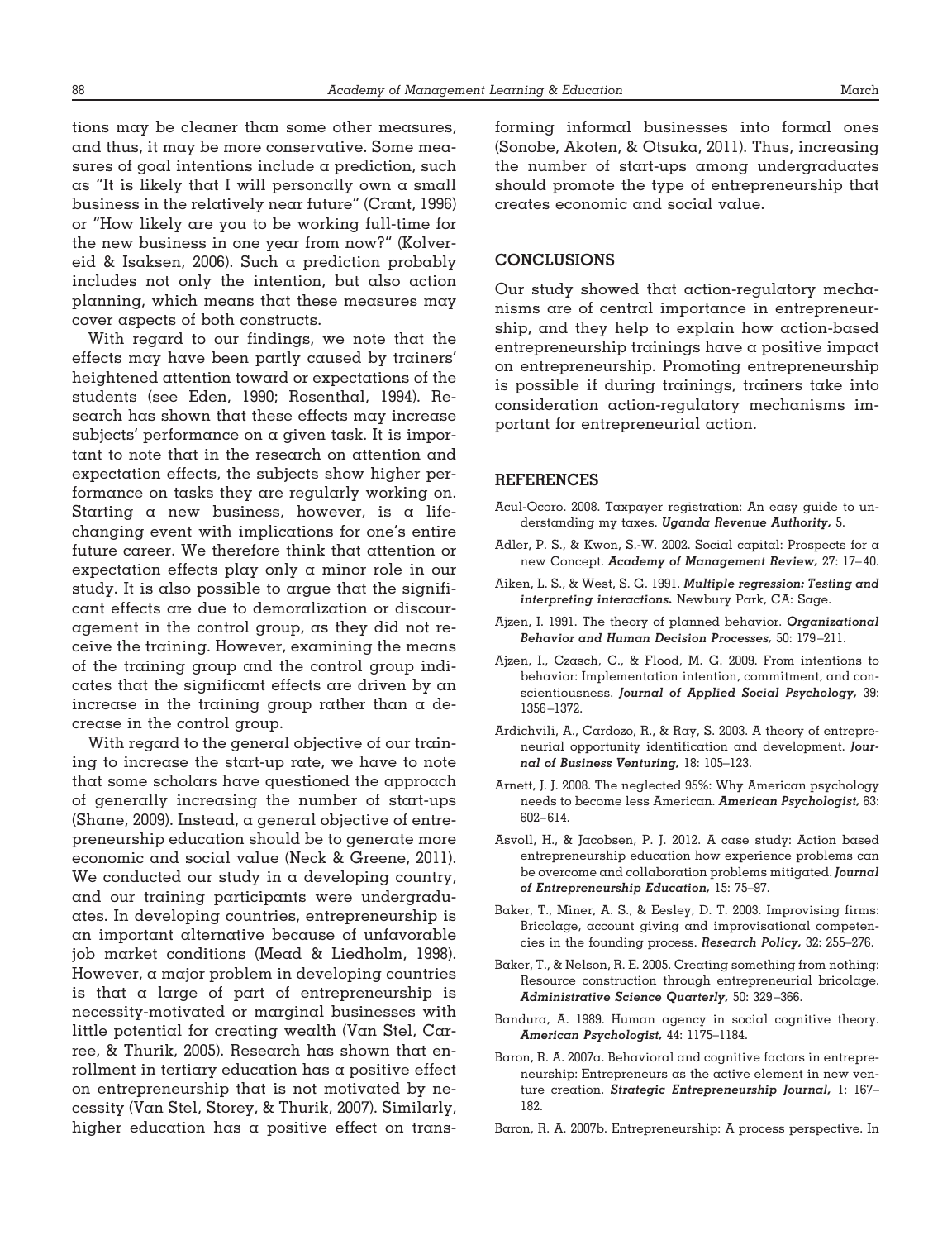J. R. Baum, M. Frese, & R. A. Baron (Eds.), *The psychology of entrepreneurship:* 19 –39. Mahwah, NJ: Lawrence Erlbaum.

- Baron, R. A., & Ensley, M. D. 2006. Opportunity recognition as the detection of meaningful patterns: Evidence from comparisons of novice and experienced entrepreneurs. *Management Science,* 52: 1331–1344.
- Barr, S. H., Baker, T., & Markham, S. K. 2009. Bridging the valley of death: Lessons learned from 14 years of commercialization of technology education. *Academy of Management Learning and Education,* 8: 370 –388.
- Baum, J. R., & Bird, B. J. 2010. The successful intelligence of high-growth entrepreneurs: Links to new venture growth. *Organization Science,* 21: 397– 412.
- Baum, J. R., & Locke, E. A. 2004. The relationship of entrepreneurial traits, skill, and motivation to subsequent venture growth. *Journal of Applied Psychology,* 89: 587–598.
- Baum, J. R., Locke, E. A., & Kirkpatrick, S. A. 1998. A longitudinal study of the relation of vision and vision communication to venture growth in entrepreneurial firms. *Journal of Applied Psychology,* 83: 43–54.
- Bechard, J. P., & Gregoire, D. A. 2005. Entrepreneurship education research revisited: The case of higher education. *Academy of Management Learning and Education,* 4: 22– 43.
- Bell, B. S., & Kozlowski, S. W. J. 2008. Active learning: Effects of core training design elements on self-regulatory processes, learning, and adaptability. *Journal of Applied Psychology,* 93: 296 –316.
- Bell, B. S., & Kozlowski, S. W. J. 2010. Toward a theory of learnercentered training design: An integrative framework of active learning. In S. W. J. Kozlowski & E. Salas (Eds.), *Learning, training, and development in organizations:* 263–300. New York: Routledge.
- Bird, B. J. 1988. Implementing entrepreneurial ideas: The case for intention. *Academy of Management Review,* 13: 442– 453.
- Bird, B. J., & Schjoedt, L. 2009. Entrepreneurial behavior: Its nature, scope, recent research, and agenda for future research. In A. L. Carsrud & M. Braennback (Eds.), *Understanding the entrepreneurial mind: Opening the black box:* 327–358. New York: Springer.
- Bohrnstedt, G. W., & Marwell, G. 1978. The reliability of products of two random variables. In K. F. Schuessler (Ed.), *Sociological methodology:* 254 –273. San Francisco, CA: Jossey-Bass.
- Boyd, N. G., & Vozikis, G. S. 1994. The influence of self-efficacy on the development of entrepreneurial intentions and actions. *Entrepreneurship Theory and Practitioners,* 18: 63–77.
- Brandstatter, V., Heimbeck, D., Malzacher, J. T., & Frese, M. 2003. Goals need implementation intentions: The model of action phases tested in the applied setting of continuing education. *European Journal of Work and Organizational Psychology,* 12: 37–59.
- Brandstatter, V., Lengfelder, A., & Gollwitzer, P. M. 2001. Implementation intentions and efficient action initiation. *Journal of Personality and Social Psychology,* 81: 946 –960.
- Bruton, G. D., Ahlstrom, D., & Obloj, K. 2008. Entrepreneurship in emerging economies: Where are we today and where should the research go in the future. *Entrepreneurship Theory and Practitioners,* 32: 1–14.
- Burke, M. J., Sarpy, S. A., Smith-Crowe, K., Chan-Serafin, S., Salvador, R. O., & Islam, G. 2006. Relative effectiveness of worker safety and health training methods. *American Journal of Public Health,* 96: 315–324.
- Campbell, D. T. 1957. Factors relevant to the validity of experiments in social settings. *Psychological Bulletin,* 54: 297–312.
- Carree, M. A., & Thurik, A. R. 2003. The impact of entrepreneurship on economic growth. In Z. J. Acs & D. B. Audretsch (Eds.), *Handbook of entrepreneurship research:* 437– 471. Boston, MA: Kluwer Academic.
- Carree, M. A., & Thurik, A. R. 2008. The lag structure of the impact of business ownership on economic performance in OECD countries. *Small Business Economics,* 30: 101–110.
- Carter, N. M., Gartner, W. B., & Reynolds, P. D. 1996. Exploring start-up event sequences. *Journal of Business Venturing,* 11: 151–166.
- Cassar, G. 2010. Are individuals entering self-employment overly optimistic? An empirical test of plans and projections on nascent entrepreneur expectations. *Strategic Management Journal,* 31: 822– 840.
- Chen, C. C., Greene, P. G., & Crick, A. 1998. Does entrepreneurial self-efficacy distinguish entrepreneurs from managers? *Journal of Business Venturing,* 13: 295–316.
- Choi, Y. R., & Shepherd, D. A. 2004. Entrepreneurs' decisions to exploit opportunities. *Journal of Management,* 30: 377–395.
- Colom, R., Rebollo, I., Palacios, A., Juan-Espinosa, M., & Kyllonen, P. C. 2004. Working memory is (almost) perfectly predicted by g. *Intelligence,* 32: 277–296.
- Cortina, J. M. 1993. What is coefficient Alpha? An examination of theory and applications. *Journal of Applied Psychology,* 78: 98 –104.
- Cortina, J. M., Chen, G., & Dunlap, W. P. 2001. Testing interaction effects in LISREL: Examination and illustration of available procedures. *Organizational Research Methods,* 4: 324 –360.
- Crant, J. M. 1996. The proactive personality scale as a predictor of entrepreneurial intentions. *Journal of Small Business Management,* 34: 42– 49.
- Cruz, N. M., Escudero, I. R, Barahona, J. H., & Leitao, F. S. 2009. The effect of entrepreneurship education programmes on satisfaction with innovation behaviour and performance. *Journal of European Industrial Training,* 33: 198 –214.
- Davidsson, P. 2007. Method challenges and opportunities in the psychological study of entrepreneurship. In J. R. Baum, M. Frese & R. A. Baron (Eds.), *The psychology of entrepreneurship:* 287–323. Mahwah, NJ: Lawrence Erlbaum.
- Davidsson, P., & Honig, B. 2003. The role of social and human capital among nascent entrepreneurs. *Journal of Business Venturing,* 18: 301–331.
- De Clercq, D., & Arenius, P. 2006. The role of knowledge in business start-up activity. *International Small Business Journal,* 24: 339 –358.
- Dimov, D. 2007. Beyond the single-person, single-insight attribution in understanding entrepreneurial opportunities. *Entrepreneurship Theory and Practitioners,* 31: 713–731.
- Drexler, A., Fischer, G., & Schoar, A. 2014. Keeping it simple: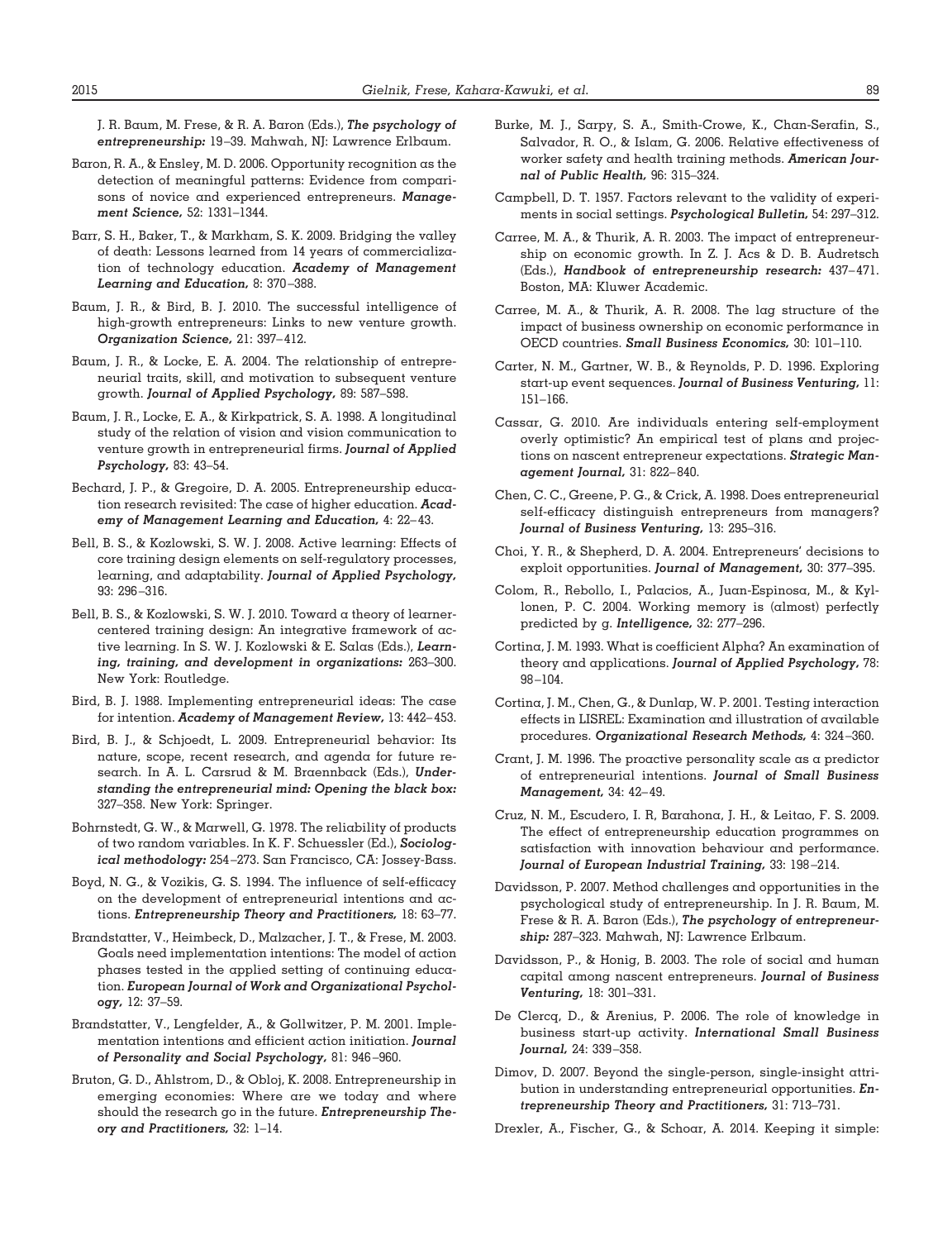Financial literacy and rules of thumb. *American Economic Journal: Applied Economics,* 6: 1-31.

- Edelman, L. F., Manolova, T. S., & Brush, C. G. 2008. Entrepreneurship education: Correspondence between practices of nascent entrepreneurs and textbook prescriptions for success. *Academy of Management Learning and Education,* 7: 56 –70.
- Edelman, L. F., & Yli-Renko, H. 2010. The impact of environment and entrepreneurial perceptions on venture-creation efforts: Bridging the discovery and creation views of entrepreneurship. *Entrepreneurship Theory and Practitioners,* 34: 833– 856.
- Eden, D. 1990. Pygmalion without interpersonal contrast effects: Whole groups gain from raising manager expectations. *Journal of Applied Psychology*, 75: 394-398.
- Fiet, J. O. 2001a. The pedagogical side of entrepreneurship theory. *Journal of Business Venturing,* 16: 101–117.
- Fiet, J. O. 2001b. The theoretical side of teaching entrepreneurship. *Journal of Business Venturing,* 16: 1–24.
- Fiet, J. O. 2002. **Systematic search for entrepreneurial discoveries***.* Westport, CN: Praeger.
- Fisher, R., Ury, W., & Patton, B. 1991. *Getting to yes: Negotiating agreement without giving in.* New York: Penguin.
- Frese, M. 2009. Toward a psychology of entrepreneurship—An action theory perspective. *Foundations and Trends in Entrepreneurship,* 5: 437– 496.
- Frese, M., Bausch, A., Schmidt, P., Rauch, A., & Kabst, R. 2012. Evidence-based entrepreneurship: Cumulative science, action principles, and bridging the gap between science and practice. *Foundations and Trends in Entrepreneurship,* 8:  $1 - 62.$
- Frese, M., Beimel, S., & Schoenborn, S. 2003. Action training for charismatic leadership: Two evaluations of studies of a commercial training module on inspirational communication of a vision. *Personnel Psychology,* 56: 671– 698.
- Frese, M., & Fay, D. 2001. Personal initiative: An active performance concept for work in the 21st century. *Research in Organizational Behavior,* 23: 133–187.
- Frese, M., Fay, D., Hilburger, T., Leng, K., & Tag, A. 1997. The concept of personal initiative: Operationalization, reliability and validity in two German samples. *Journal of Occupational and Organizational Psychology,* 70: 139 –161.
- Frese, M., Krauss, S. I., Keith, N., Escher, S., Grabarkiewicz, R., Luneng, S. T., & Friedrich, C. 2007. Business owners' action planning and its relationship to business success in three African countries. *Journal of Applied Psychology,* 92: 1481– 1498.
- Frese, M., van Gelderen, M., & Ombach, M. 2000. How to plan as a small scale business owner: Psychological process characteristics of action strategies and success. *Journal of Small Business Management,* 38: 1–18.
- Frese, M., & Zapf, D. 1994. Action as the core of work psychology: A German approach. In H Triandis. et al. (Eds.), *Handbook of industrial and organizational psychology* (Vol. 4): 271–340. Palo Alto, CA: Consulting Psychologists Press.
- Gartner, W. B. 1985. A conceptual framework for describing the

phenomenon of new venture creation. *Academy of Management Review,* 10: 696 –706.

- Gatewood, E. J., Shaver, K. G., & Gartner, W. B. 1995. A longitudinal study of cognitive factors influencing start-up behaviors and success at venture creation. *Journal of Business Venturing,* 10: 371–391.
- Gianforte, G., & Gibson, M. 2005. **Bootstrapping your business: Start and grow a successful company with almost no money***.* Avon, MA: Adams Media.
- Gielnik, M. M., Krämer, A.-C., Kappel, B., & Frese, M. 2014. Antecedents of business opportunity identification and innovation: Investigating the interplay of information processing and information acquisition. *Applied Psychology: An International Review,* 63(2): 344 –381.
- Gist, M. E., & Mitchell, T. R. 1992. Self-efficacy: A theoretical analysis of its determinants and malleability. *Academy of Management Review,* 17: 183–211.
- Glaub, M., & Frese, M. 2012. A critical review of the effects of entrepreneurship training in developing countries. *Enterprise Development and Microfinance,* 22: 335–353.
- Gollwitzer, P. M. 1999. Implementation intentions: Strong effects of simple plans. *American Psychologist,* 54: 493–503.
- Gorman, G., Hanlon, D., & King, W. 1997. Some research perspectives on entrepreneurship education, enterprise education and education for small business management: A tenyear literature review. *International Small Business Journal,* 15: 56 –77.
- Heide, J. B., & John, G. 1992. Do norms matter in marketing relationship? *Journal of Marketing,* 56: 32– 44.
- Henry, C. 2004. The effectiveness of training for new business creation: A longitudinal study. *International Small Business Journal,* 22: 249 –271.
- Hills, G. E., Lumpkin, G. T., & Singh, R. P. 1997. Opportunity recognition: Perceptions and behaviors of entrepreneurs. In P. D. Reynolds, W. D. Bygrave, N. M. Carter, P. Davidsson, W. B. Gartner, C. M. Mason & P. P. McDougall (Eds.), *Frontiers of entrepreneurship research:* 168 –182. Babson Park, MA: Babson College.
- Hisrich, R. D., Peters, R. P., & Shepherd, D. A. 2005. *Entrepreneurship.* Boston: McGraw-Hill/Irwin.
- Hoang, H., & Antoncic, B. 2003. Network-based research in entrepreneurship: A critical review. *Journal of Business Venturing,* 18: 165–187.
- Hoeber, R. C., Reitzel, J. D., Lyden, D. P., Roberts, N. J., & Severance, G. B. 1982. *Contemporary business law: Principles and cases.* New York: McGraw-Hill Book, Co.
- Holcomb, T. R., Ireland, R. D., Holmes, R. M., Jr., & Hitt, M. A. 2009. Architecture of entrepreneurial learning: Exploring the link among heuristics, knowledge, and action. *Entrepreneurship Theory and Practitioners,* 33: 167–192.
- Honig, B. 2004. Entrepreneurship education: Toward a model of contingency-based business planning. *Academy of Management Learning and Education,* 3: 258 –273.
- Honig, B., & Karlsson, T. 2004. Institutional forces and the written business plan. *Journal of Management,* 30: 29 – 48.
- Hu, L.-T., & Bentler, P. M. 1999. Cutoff criteria for fit indexes in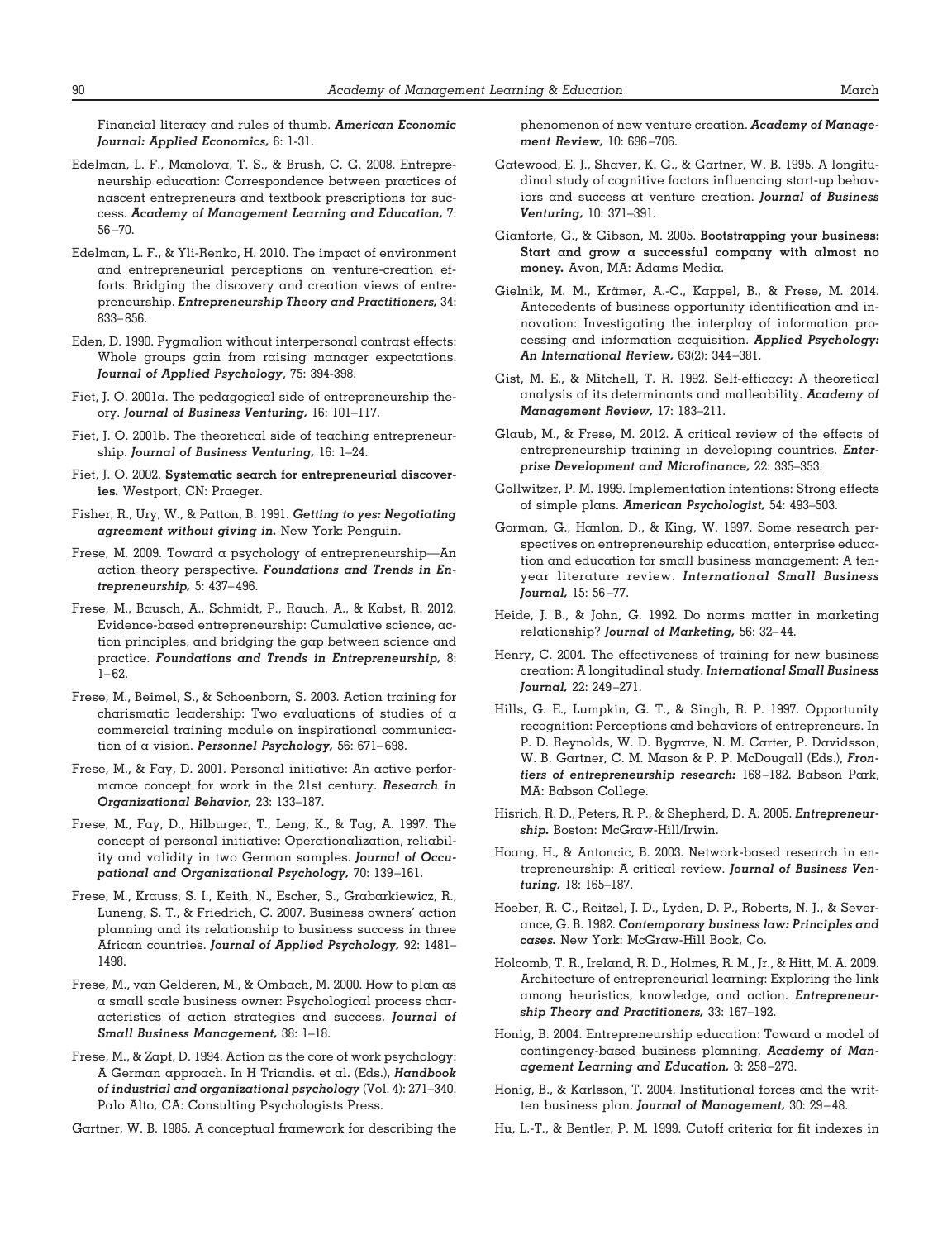covariance structure analysis: Conventional criteria versus new alternatives. *Structural Equation Modeling,* 6: 1–55.

- Kabongo, J. D., & Okpara, J. O. 2010. Entrepreneurship education in sub-Saharan African universities. *International Journal of Entrepreneurial Behaviour and Research,* 16: 296 –308.
- Karoly, P. 1993. Mechanisms of self-regulation: A systems view. *Annual Review of Psychology,* 44: 23–52.
- Katz, J. A. 1990. Longitudinal analysis of self-employment follow-through. *Entrepreneurship and Regional Development,* 2: 15–25.
- Katz, J. A. 2003. The chronology and intellectual trajectory of American entrepreneurship education 1876 –1999. *Journal of Business Venturing,* 18: 283–300.
- Keith, N., & Frese, M. 2008. Effectiveness of error management training: A meta-analysis. *Journal of Applied Psychology,* 93: 59 – 69.
- Kessler, A., & Frank, H. 2009. Nascent entrepreneurship in a longitudinal perspective the impact of person, environment, resources and the founding process on the decision to start business activities. *International Small Business Journal,* 27: 720 –742.
- Klandt, H. 2004. Entrepreneurship education and research in German-speaking Europe. *Academy of Management Learning and Education,* 3: 293–301.
- Koellinger, P., Minniti, M., & Schade, C. 2007. "I think I can, I think I can": Overconfidence and entrepreneurial behavior. *Journal of Economic Psychology,* 28: 502–527.
- Kolvereid, L., & Isaksen, E. 2006. New business start-up and subsequent entry into self-employment. *Journal of Business Venturing,* 21: 866 – 885.
- Kotler, P., & Armstrong, G. 1996. *Principles of marketing.* Upper Saddle River, NJ: Prentice Hall.
- Kraiger, K., Ford, J. K., & Salas, E. 1993. Application of cognitive, skill-based, and affective theories of learning outcomes to new methods of training evaluation. *Journal of Applied Psychology,* 78: 311–328.
- Krauss, S. I., Frese, M., Friedrich, C., & Unger, J. M. 2005. Entrepreneurial orientation: A psychological model of success among southern African small business owners. *European Journal of Work and Organizational Psychology,* 14: 315–344.
- Krueger, N. F., Reilly, M. D., & Carsrud, A. L. 2000. Competing models of entrepreneurial intentions. *Journal of Business Venturing,* 15: 411– 432.
- Kuratko, D. F. 2005. The emergence of entrepreneurship education: Development, trends, and challenges. *Entrepreneurship Theory and Practitioners,* 29: 577–597.
- Ladzani, W. M., & van Vuuren, J. J. 2002. Entrepreneurship training for emerging SMEs in South Africa. *Journal of Small Business Management,* 40: 154 –161.
- Latham, G. P., Saari, L. M., Pursell, E. D., & Campion, M. A. 1980. The situational interview. *Journal of Applied Psychology,* 65: 422– 427.
- Lee, S. M., Chang, D., & Lim, S.-B. 2005. Impact of entrepreneurship education: A comparative study of the U.S. and Korea. *International Entrepreneurship and Management Journal,* 1: 27– 43.
- Lichtenstein, B. B., Carter, N. M., Dooley, K. J., & Gartner, W. B. 2007. Complexity dynamics of nascent entrepreneurship. *Journal of Business Venturing,* 22: 236 –261.
- Lichtenstein, B. B., Dooley, K. J., & Lumpkin, G. T. 2006. Measuring emergence in the dynamics of new venture creation. *Journal of Business Venturing,* 21: 153–175.
- Locke, E. A., & Latham, G. P. 1990. *A theory of goal setting and task performance.* Englewood Cliffs, NJ: Prentice Hall.
- Locke, E. A., & Latham, G. P. 2002. Building a practically useful theory of goal setting and task motivation—A 35-year odyssey. *American Psychologist,* 57: 705–717.
- Lord, R. G., Diefendorff, J. M., Schmidt, A. M., & Hall, R. J. 2010. Self-regulation at work. *Annual Review of Psychology,* 61: 543–568.
- Malhotra, D., & Bazerman, M. H. 2008. Psychological influence in negotiation: An introduction long overdue. *Journal of Management,* 34: 509 –531.
- Martin, B. C., McNally, J. J., & Kay, M. J. 2013. Examining the formation of human capital in entrepreneurship: A metaanalysis of entrepreneurship education outcomes. *Journal of Business Venturing,* 28: 211–224.
- McKelvie, A., Haynie, J. M., & Gustavsson, V. 2011. Unpacking the uncertainty construct: Implications for entrepreneurial action. *Journal of Business Venturing,* 26: 273–292.
- McMullan, E., Chrisman, J. J., & Vesper, K. H. 2001. Some problems in using subjective measures of effectiveness to evaluate entrepreneurial assistance programs. *Entrepreneurship Theory and Practitioners,* 26: 37–54.
- McMullen, J. S., & Shepherd, D. A. 2006. Entrepreneurial action and the role of uncertainty in the theory of the entrepreneur. *Academy of Management Review,* 31: 132–152.
- Mead, D. C., & Liedholm, C. 1998. The dynamics of micro and small enterprises in developing countries. *World Development,* 26: 61–74.
- Miller, G. A., Galanter, E., & Pribram, K. H. 1960. *Plans and the structure of behavior.* London: Holt.
- Mitchell, J. R., & Shepherd, D. A. 2010. To thine own self be true: Images of self, images of opportunity, and entrepreneurial action. *Journal of Business Venturing,* 25: 138 –154.
- Mumford, M. D., Schultz, R. A., & Van Doorn, J. R. 2001. Performance in planning: Processes, requirements, and errors. *Review of General Psychology,* 5: 213–240.
- Namatovu, R., Balunywa, W., Kyejjusa, S., & Dawa, S. 2011. *GEM Uganda 2010 executive report.* Kampala: Makerere University Business School.
- Neck, H. M., & Greene, P. G. 2011. Entrepreneurship education: Known worlds and new frontiers. *Journal of Small Business Management,* 49: 55–70.
- Nelson, R. E., & Johnson, S. D. 1997. Entrepreneurship education as a strategic approach to economic growth in Kenya. *Journal of Industrial Teacher Education,* 35: 7–21.
- Newbert, S. L. 2005. New firm formation: A dynamic capability perspective. *Journal of Small Business Management,* 43: 55–77.
- Nkirina, S. P. 2010. The challenges of integrating entrepreneurship education in the vocational training system: An in-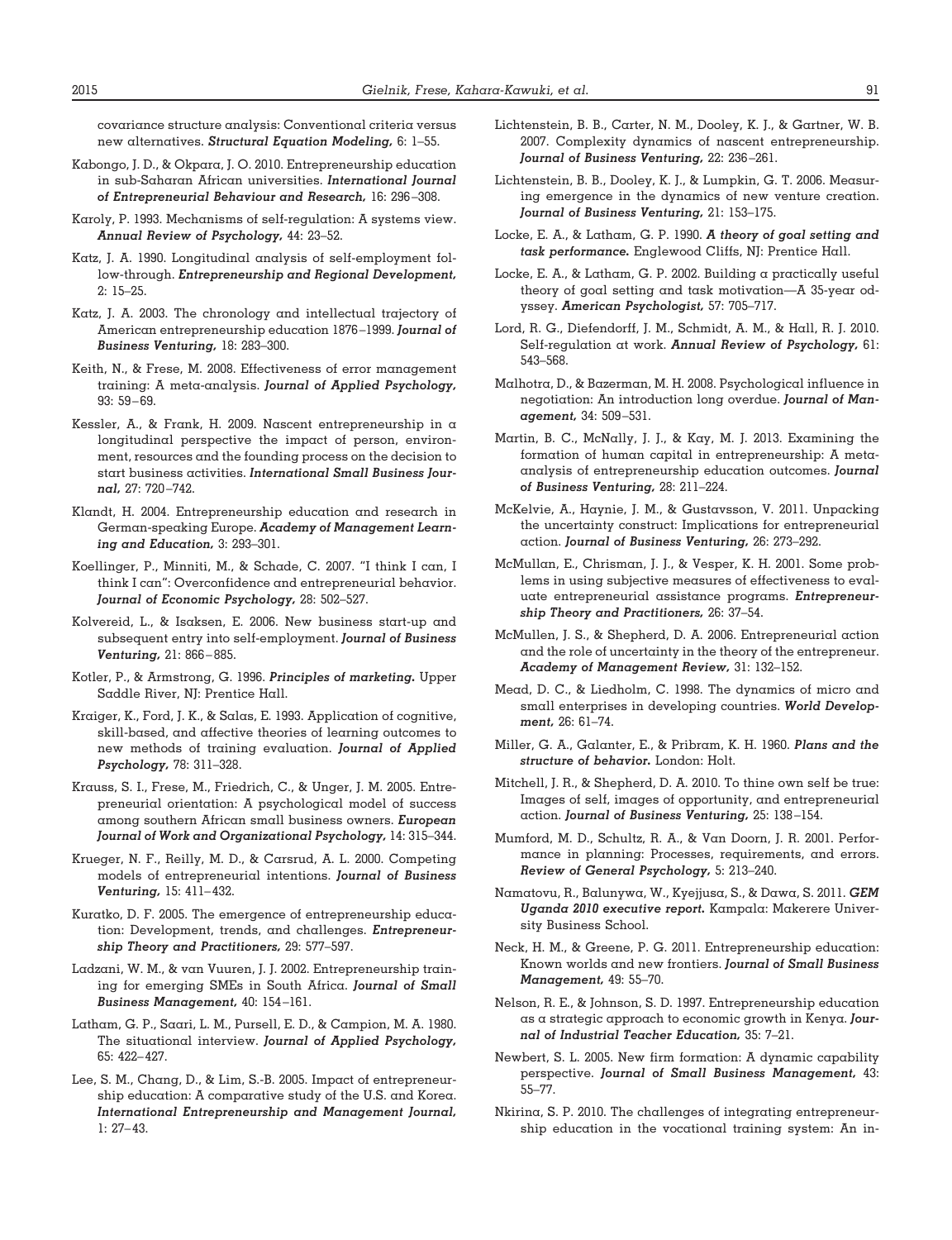sight from Tanzania's Vocational Education Training Authority. *Journal of European Industrial Training,* 34: 153–166.

- Nzomo, N. D. 2002. *Basic accounting.* Nairobi, Kenya: Nairobi University Publishing Group.
- Oosterbeek, H., van Praag, C. M., & Ijsselstein, A. 2010. The impact of entrepreneurship education on entrepreneurship skills and motivation. *European Economic Review,* 54: 442– 454.
- Padachi, K. 2006. Trends in working capital management and its impact on firms' performance: An analysis of Mauritian small manufacturing firms. *International Review of Business Research Papers,* 2: 45–58.
- Pandey, I. M. 2009. *Financial management.* New Delhi: Vikas.
- Peterman, N. E., & Kennedy, J. 2003. Enterprise education: Influencing students' perceptions of entrepreneurship. *Entrepreneurship Theory and Practitioners,* 28: 129 –144.
- Petty, R. J., Cacioppo, J. T., Strathman, A. J., & Priester, J. R. 1994. To think or not to think: Exploring two routes to persuasion. In S. Ahavitt & T. C. Brock (Eds.), *Persuasion:* 113–147. Boston: Allyn & Bacon.
- Pittaway, L., & Cope, J. 2007. Entrepreneurship education: A systematic review of the evidence. *International Small Business Journal,* 25: 479 –510.
- Pittaway, L., Missing, C., Hudson, N., & Maragh, D. 2009. Entrepreneurial learning through action: A case study of the six-squared program. *Action Learning: Research and Practice,* 6: 265–288.
- Porter, M. E. 1980. *Competitive strategy.* New York: Free Press.
- Preacher, K. J., & Hayes, A. F. 2004. SPSS and SAS procedures for estimating indirect effects in simple mediation models. *Behavioral Research Methods, Instruments and Computers,* 36: 717–731.
- Preacher, K. J., & Hayes, A. F. 2008. Asymptotic and resampling strategies for assessing and comparing indirect effects in multiple mediator models. *Behavior Research Methods,* 40: 879 – 891.
- Rae, D. 2009. Connecting entrepreneurial and action learning in student-initiated new business ventures: The case of SPEED. *Action Learning: Research and Practice,* 6: 289 –303.
- Rasmussen, E. A., & Sorheim, R. 2006. Action-based entrepreneurship education. *Technovation,* 26: 185–194.
- Rauch, A., & Frese, M. 2007. Let's put the person back into entrepreneurship research: A meta-analysis on the relationship between business owners' personality traits, business creation, and success. *European Journal of Work and Organizational Psychology,* 16: 353–385.
- Rauch, A., Frese, M., & Sonnentag, S. 2000. Cultural differences in planning/success relationships: A comparison of small enterprises in Ireland, West Germany, and East Germany. *Journal of Small Business Management,* 38: 28 – 41.
- Reynolds, P. D. 2007. New firm creation in the United States: A PSED I overview. *Foundations and Trends in Entrepreneurship,* 3: 1–149.
- Rosenthal, R. 1994. Interpersonal expectancy effects: A 30-year perspective. *Current Directions in Psychological Science,* 3: 176 –179.
- Saks, N. T., & Gaglio, C. M. 2002. Can opportunity identification be taught? *Journal of Enterprising Culture,* 10: 313–347.
- Saleemi, N. A. 1991. *Financial accounting simplified.* Nairobi, Kenya: Saleemi Publishers.
- Sarasvathy, S. D. 2001. Causation and effectuation: Toward a theoretical shift from economic inevitability to entrepreneurial contingency. *Academy of Management Review,* 26: 243–263.
- Satorra, A., & Bentler, P. M. 1994. Corrections to test statistics and standard errors in covariance structure analysis. In A. von Wye & C. C. Clogg (Eds.), *Latent variable analysis: Applications for developmental research:* 399 – 419. Newbury Park, CA: Sage.
- Shane, S. 2000. Prior knowledge and the discovery of entrepreneurial opportunities. *Organization Science,* 11: 448 – 469.
- Shane, S. 2009. Why encouraging more people to become entrepreneurs is bad public policy. *Small Business Economics,* 33: 141–149.
- Shane, S., Locke, E. A., & Collins, C. J. 2003. Entrepreneurial motivation. *Human Resource Management Review,* 13: 257– 279.
- Shane, S., & Venkataraman, S. 2000. The promise of entrepreneurship as a field of research. *Academy of Management Review,* 25: 217–226.
- Shepherd, D. A., & DeTienne, D. R. 2005. Prior knowledge, potential financial reward, and opportunity identification. *Entrepreneurship Theory and Practitioners,* 29: 91–112.
- Shrout, P. E., & Fleiss, J. L. 1979. Intraclass correlations: Uses in assessing rater reliability. *Psychological Bulletin,* 86: 420 – 428.
- Simonton, D. K. 1989. Chance-configuration theory of scientific creativity. In B. Gholson, W. R. Shadish, Jr., R. A. Neimeyer & A. C. Houts (Eds.), *Psychology of science: Contributions to metascience.* Cambridge: Cambridge University Press.
- Slater, S. F., & Narver, J. C. 1994. Does competitive environment moderate the market orientation-performance relationship? *Journal of Marketing,* 58: 46 –56.
- Smith, R., & Bertozzi, M. 1998. Principals and agents: An explanatory model for public budgeting. *Journal of Publication Budgeting, Accounting, & Financial Management,* 10: 325– 352.
- Solomon, G. 2007. An examination of entrepreneurship education in the United States. *Journal of Small Business and Enterprise Development,* 14: 168 –182.
- Sonobe, T., Akoten, J. E., & Otsuka, K. 2011. The growth process of informal enterprises in Sub-Saharan Africa: A case study of a metalworking cluster in Nairobi. *Small Business Economics,* 36: 323–335.
- Souitaris, V., Zerbinati, S., & Al-Laham, A. 2007. Do entrepreneurship programmes raise entrepreneurial intention of science and engineering students? The effect of learning, inspiration and resources. *Journal of Business Venturing,* 22: 566 – 591.
- Stajkovic, A. D., & Luthans, F. 1998. Self-efficacy and workrelated performance: A meta-analysis. *Psychological Bulletin,* 124: 240 –261.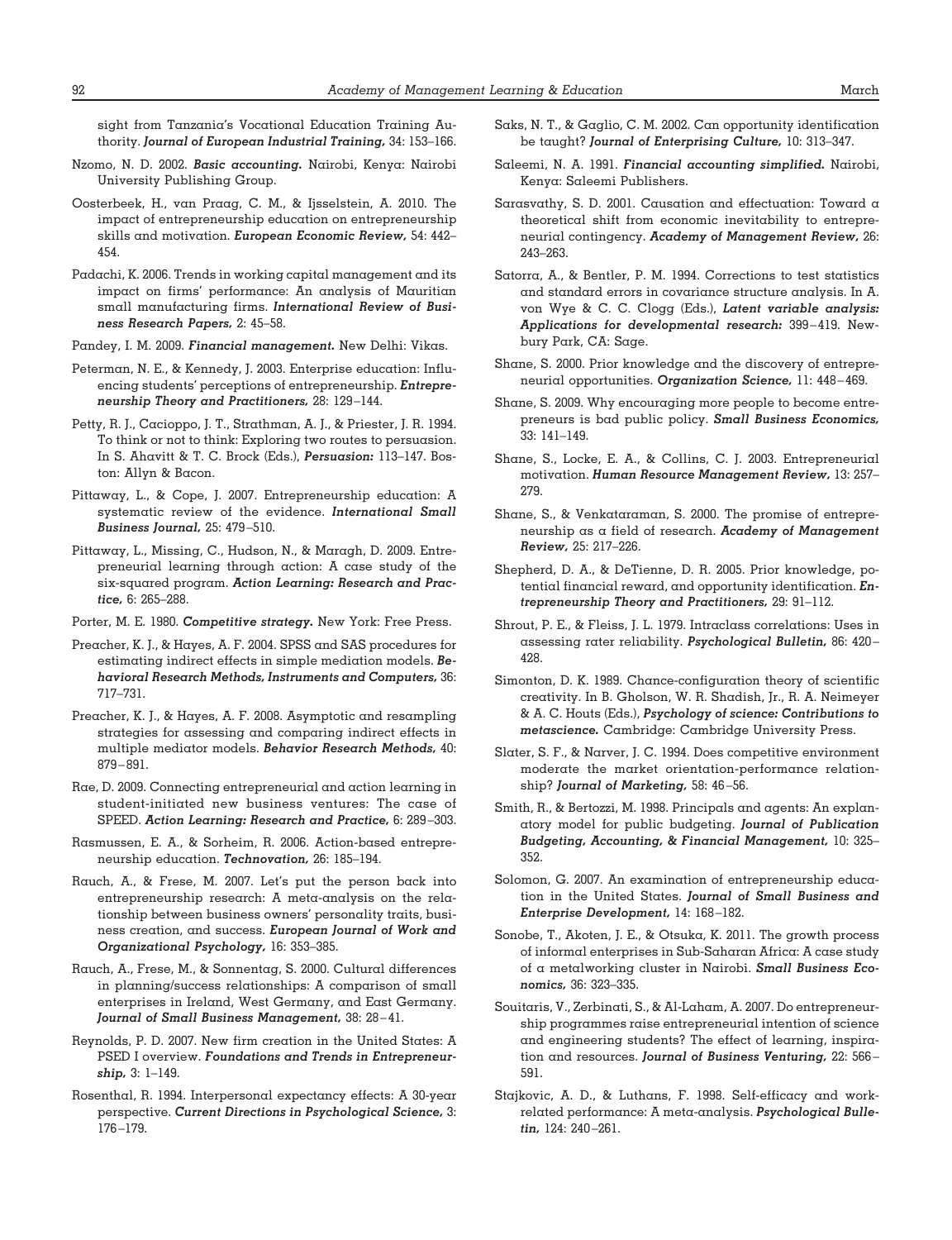- The World Bank. 2010. *World development indicators database.* Washington, DC: The World Bank.
- Townsend, D. M., Busenitz, L. W., & Arthurs, J. D. 2010. To start or not to start: Outcome and ability expectations in the decision to start a new venture. *Journal of Business Venturing,* 25: 192–202.
- Ucbasaran, D., Westhead, P., & Wright, M. 2008. Opportunity identification and pursuit: Does an entrepreneur's human capital matter? *Small Business Economics,* 30: 153–173.
- Van Praag, C. M., & Versloot, P. H. 2007. What is the value of entrepreneurship? A review of recent research. *Small Business Economics,* 29: 351–382.
- Van Stel, A., Carree, M. A., & Thurik, A. R. 2005. The effect of entrepreneurial activity on national economic growth. *Small Business Economics,* 24: 311–321.
- Van Stel, A., Storey, D. J., & Thurik, A. R. 2007. The effect of business regulations on nascent and young business entrepreneurship. *Small Business Economics,* 28: 171–186.
- Venkataraman, S., Sarasvathy, S. D., Dew, N., & Forster, W. R. 2012. Reflections on the 2010 AMR decade award: Whither the promise? Moving forward with entrepreneurship as a science of the artificial. *Academy of Management Review,* 37: 21–33.

Vesper, K. H., & Gartner, W. B. 1997. Measuring progress in

entrepreneurship education. *Journal of Business Venturing,* 12: 403– 421.

- Von Graevenitz, G., Harhoff, D., & Weber, R. 2010. The effects of entrepreneurship education. *Journal of Economic Behavior and Organization,* 76: 90 –112.
- Ward, T. B. 2004. Cognition, creativity, and entrepreneurship. *Journal of Business Venturing,* 19: 173–188.
- Williams, L. J., Edwards, J. R., & Vandenberg, R. J. 2003. Recent advances in causal modeling methods for organizational and management research. *Journal of Management,* 29: 903–936.
- Winborg, J., & Landstrom, H. 2001. Financial bootstrapping in small businesses: Examining small business managers' resource acquisition behaviors. *Journal of Business Venturing,* 16: 235–254.
- Wood, F., & Sangster, A. 2005. *Business accounting* (Vol I). Harlow: Financial Times/Prentice Hall.
- Zhao, H., Seibert, S. E., & Hills, G. E. 2005. The mediating role of self-efficacy in the development of entrepreneurial intentions. *Journal of Applied Psychology,* 90: 1265–1272.
- Zhao, X. Y., Frese, M., & Giardini, A. 2010. Business owners' network size and business growth in China: The role of comprehensive social competency. *Entrepreneurship and Regional Development,* 22: 675–705.

**Michael M. Gielnik** (michael.gielnik@leuphana.de) is a professor for HR Development at the Leuphana University of Lüneburg, where he received his PhD. Gielnik's research interests are entrepreneurship, in particular action-based entrepreneurship trainings and the entrepreneurial process. He has taken a special interest in entrepreneurship in developing countries.

**Michael Frese** holds a joint appointment at NUS Business School and at the University of Lüneburg. Frese received his doctorate from the Technical University of Berlin. His research includes the psychology of entrepreneurship, innovation, personal initiative, training, and learning from errors. Guiding concepts are evidence-based management and action regulation theory.

**Audrey Kahara-Kawuki** is an enterprise development consultant with Zebra Solutions, Ltd. in Uganda. Kahara-Kawuki holds a master's in business administration majoring in small business management/entrepreneurship. Her research interests are entrepreneurship, gender, and innovation.

**Isaac Wasswa Katono** holds an MBA from Makerere University and is a PhD candidate (Entrepreneurship) of the University of Cape Town. Wasswa Katono is the associate dean of faculty of Business and Administration, Uganda Christian University, as well as head, Department of Management and Entrepreneurship. His research interest is culture and entrepreneurship.

**Sarah Kyejjusa** is a lecturer in the Department of Accounting at Makerere University Business School. She is also a trainer at the MUBS Entrepreneurship Centre. Kyejjusa holds an MSc in accounting and finance.

**John C. Munene** is an industrial/organisational psychologist working in Makerere University Business School as a PhD Programme director. Munene received his PhD in occupational psychology from Birkbeck College, London University. His research interests and consulting experience are in personnel, management, and organizational psychology. He is currently exploring relational human resources for people management in micro- and small enterprises in East Africa.

**Muhammed Ngoma** is the dean of the faculty of Graduate Studies and Research at Makerere University Business School, Uganda. Ngoma earned his PhD in business administration from Makerere University. His research interests are firm internationalization, international entre-